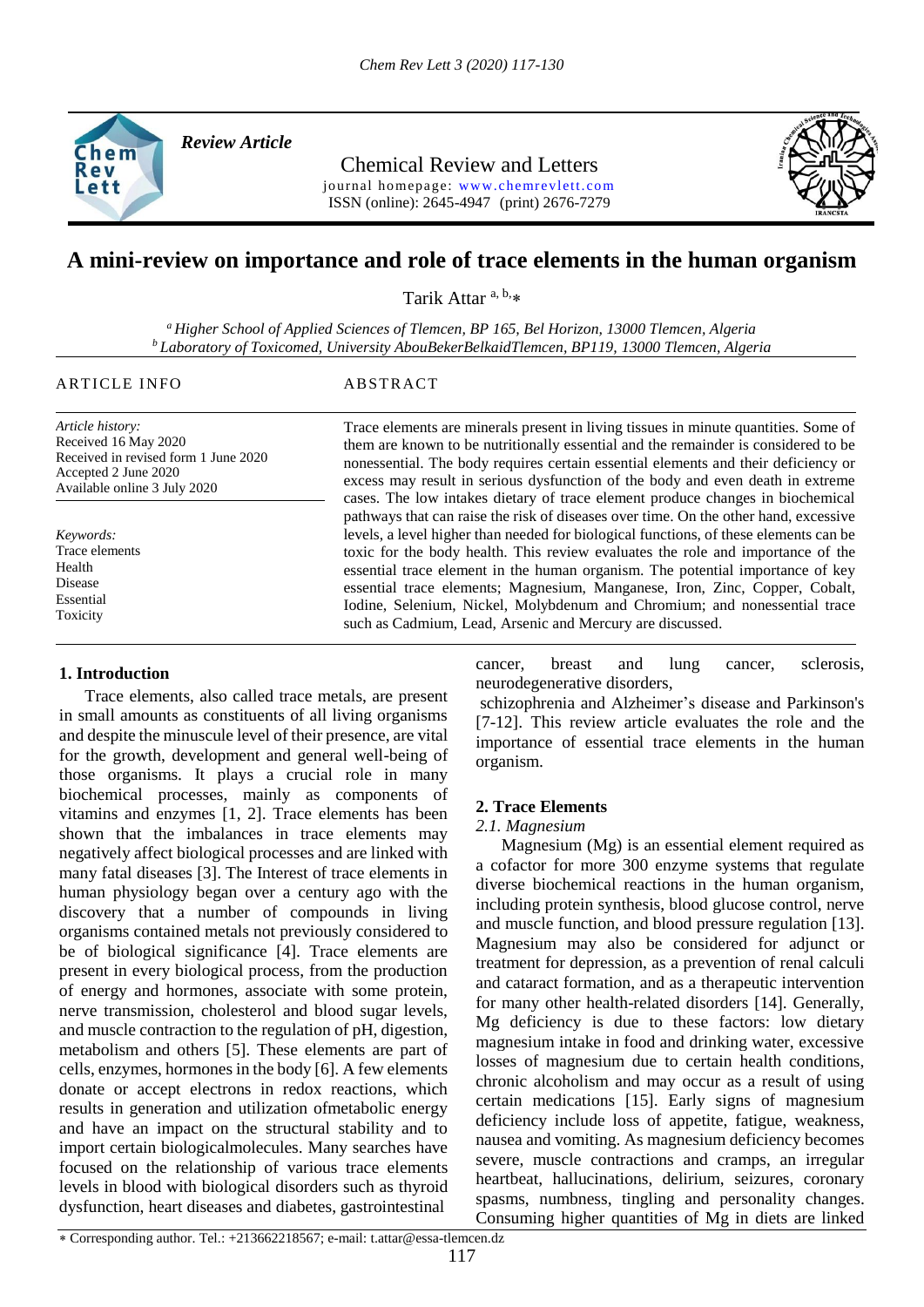with a significantly lower risk of diabetes, possibly because of the important role of magnesium in glucose metabolism [16]. However, the diabetes leads to increased urinary losses of magnesium, and the subsequent magnesium inadequacy might impair insulin secretion and action, thereby worsening diabetes control [17]. Metabolic and experimental studies indicate that magnesium may have a role in the regulation of blood pressure and also associated with a significantly lower risk of ischemic heart disease caused by a reduced blood supply to the heart muscle [18, 19]. The disorders and diseases in which Magnesium deficiency might be involved: muscle spasms, high blood pressure, migraines, diabetes, cerebral infarction and osteoporosis and it can result in hypokalemia or hypocalcemia [20-24]. In addition, both excessively low and high manganese levels in body, appear to be detrimental to bone health [25]. In the presence of Mg deficiency, stress may increase risk of cardiac arrhythmias, constriction or occlusion of coronary or cerebrovascular arteries, cardiovascular damage and sudden death [26]. Stress, whether emotional stress (including depression, anxiety, or excitement), physical stress (including surgery, trauma, exertion, heat or cold), or dyspnea such as that found in asthma, increases the need for Magnesium [27]. Mg also plays an important role in diminishing the risk of glaucoma by improving ocular blood flow and preventing loss of ganglion cells [28]. Magnesium is required for the transformation of vitamin D into its active form which, in turn, supports calcium absorption and metabolism, as well as normal parathyroid hormone function [29].

## *2.2. Manganese*

 Manganese (Mn) is an important trace mineral that is present in very small amounts in the human organism. It's one of the most important nutrients for body health. Mn is absorbed by the gastrointestinal tract, which is the main route for physiological Mn absorption, and then transported to organs enriched in the mitochondria where it's rapidly concentrated, the rest is excreted in the feces [30]. Its absorption via the lungs occurs principally at professional settings, which are considered the primary source of Manganese toxicity for humans [31]. Manganese is an essential element that is associated in the activation and synthesis of various enzymes (e.g., isomerases, hydrolases, ligases, transferases, lyases, oxidoreductases, glutamine synthetase, pyruvate decarboxylase and arginase); acceleration in the synthesis of protein, vitamin B, and vitamin C; regulation of the blood sugars and endocrine; improvement in immune function; catalysis of hematopoiesis and also works with vitamin K to support clotting of the blood [32-36], and it plays a role in controlling blood pressure due to its antioxidative function [37]. In addition, Mn is as well important in bone mineralization, immunological response, cellular energy and metabolic regulation, and

cellular protection from reactive oxygen species [38]. It has been found that the deficiency of Mn in the body can causes a number of detrimental effects, such as impaired growth, poor bone formation and skeletal abnormalities, hypercholesterolemia, changes in hair color, dermatitis, abnormal glucose tolerance, reduced fertility, deafness, and associated also with adverse metabolic and neuropsychiatric effects [39-41]. Excessive Mn accumulated in mitochondria could disrupt mitochondrial homeostasis and cause mitochondrial dysfunction [42]. On the other hand, it has been observed that the abnormal concentrations of Mn in the brain, especially in the basal ganglia [43], which may precipitate a form of parkinsonism with some clinical features that are similar and some that are different to those in Parkinson's disease [44]. Moreover, the overexposure manganese in the brain can be neurotoxic, implicated in several neurodegenerative disorders such as Alzheimer's disease [45-48]. It has been shown that Mn treatment can rise insulin secretion to improve glucose tolerance under conditions of dietary stress [49], lower the risk of endothelial dysfunction in diabetes [50], and reduce oxidative stress [51]. Manganese supplements can be taken as capsules or tablets, generally along with other minerals and vitamins in the form of a multivitamin [52].

# *2.3. Iron*

 Iron (Fe) is one of the most important and abundant in metals which present in all body cells and its role in human life cannot be underestimated. As a component of myoglobin and hemoglobin, it functions as a carrier of oxygen in the blood and muscles [53]. Iron participates directly as an acceptor or donor in electron transfer reactions, it exists in two states are the divalent ferrous  $(Fe<sup>2+</sup>)$  and the trivalent ferric  $(Fe<sup>3+</sup>)$  [54], but most dietary iron is in the ferric form. Thus, iron needs to be reduced before it can be absorbed. Iron element is an indispensable for synthesis of some hormones and connective tissue, and development, growth and normal cellular functioning [55], and it has also a central and critical role in synthesises many of the proteins involved in iron metabolism. The most common symptoms of Fedeficiency anemia are weakness, dizziness, shortness of breath, difficulty concentrating, heart palpitations and tiredness due to the inadequate oxygen provide to the body's cells and paleness in the eyelids and hands due to the decreased levels of oxygenated hemoglobin. These symptoms can be treated by using iron supplement [56]. Disturbances of iron metabolism in the human organism are among the most popular diseases and include a wide spectrum of health problem with various clinical manifestations, ranging from anemia to iron overload and, probably, to neurodegenerative diseases.The excess iron may catalyze reactions cause oxidative damage to tissues and cells that can lead to tissue fibrosis and organ dysfunction long term.Iron accumulates in many organs,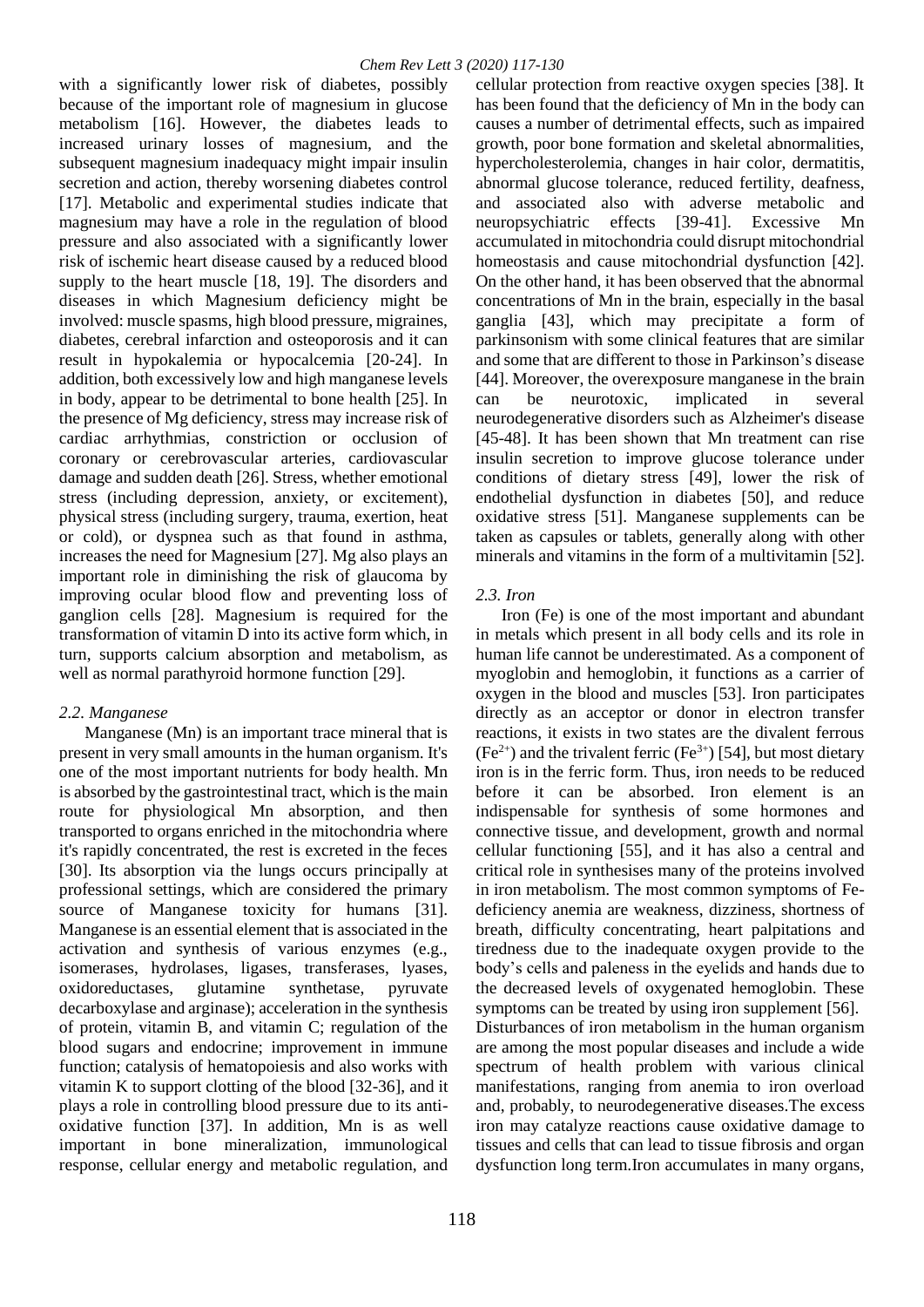most notably in the pancreas, heart and liver [57]. Clinical consequences of this accumulation include increased risk of hepatocellular carcinoma, cardiomyopathy, diabetes, arthritis and hepatic cirrhosis and fibrosis [58, 59]. Iron overload is a known contributor to multiple degenerative diseases, including cancer, heart attack, liver fibrosis and oxidative stress [60-63]. Iron amounts in body tissues must be absolutely regulated because excessive iron leads to tissue damage, as an outcome of formation of free radicals [64].

# *2.4. Zinc*

 Zinc (Zn) plays an important part in human growth and nd development during pregnancy, childhood, and adolescence; it has a recognized action on over 300 different enzymes, by participating in their structure or in their catalytic and regulatory actions [65]. Zn is one of the most abundant trace elements in the human body [66]. It's of fundamental relevance for many molecular, cellular, metabolic, and immunological processes, including antioxidative, anti-inflammatory, and anti-apoptotic responses [67]. The zinc is an essential element for normal spermatogenesis and maturation, genomic integrity of sperm, for normal organogenesis, proper development of thymus, proper functioning of neurotransmitters, taste sensation, gastric enzymes and secretion of pancreas, it functions in cells and tissues is dependent on metalloproteinase and these enzymes are associated with dermatological, neurological systems, and immune [68].

It can be biochemically classified as these involved in protein and nucleic acid synthesis and degradation, carbohydrate, lipid, metabolism alcohol and protein metabolism [69]. Zinc insufficiency has long been associated with chronic liver disease, cirrhosis and chronic viral hepatitis [70], as well as number of physiological disorders including dermatologic conditions such as eczema, acne, psoriasis [71-74] and poor wound healing [75], in the other hand, the low levels of Zn showed an inverse correlation with the degree of liver damage [76], liver fibrosis [77], and markers of liver dysfunction such as bilirubin, albumin, and cholesterol [78].

Its deficiency is also associated with pneumonia, abnormal sexual function, neurologic abnormality, growth retardation, poor appetite, immune system dysfunction and diarrhea [79]. The deficiency symptoms also include compromised energy metabolism, acidosis, blockage of protein biosynthesis, alcohol intoxication, transmutation reaction blocked cell destruction by superoxide radicals [80]. Zinc deficiency is aggravated by low dietary intake, malabsorption, alcohol abuse, chronic renal disease and has a destructive impact on neuronal development [81]. The improper regulation of zinc homeostasis and zinc may play a substantial role for the onset and progression of Alzheimer's disease [82]. It

has been shown that zinc deficiency or excess cause cellular oxidative stress [83]. Oral ingestion of excessive quantities of Zn quickly causes about noticeable abdominal pain, nausea, vomiting and eventual anemia [84], and the inhalation of zinc can bring about shaking, fever and fatigue [85]. Some recent studies showed that zinc supplementation improved glucose metabolism and insulin sensitivity in diabetic patients [86].

# *2.5. Copper*

 The scientists identified copper compounds to treat diseases in 400 B.C, they still discover novel information concerning the physiology, biochemistry, toxicology, many clinical, laboratory and other indicators of the impact of copper in the organism [87, 88]. Copper (Cu) is one of various fundamental trace metals that are necessary in supporting biological functions for the human organism, forming part of many copper dependent enzymes and proteins [89, 90]. In the human body, copper shifts between the cuprous  $(Cu^{1+})$  and cupric  $(Cu^{2+})$ forms, though the majority of the body's copper is in the second form oxydation [91, 92]. Like other transition metals, the ability of Copper to easily accept and donate electrons explains its important role in oxidationreduction reactions and free radicals from the organism which is involved in the cell metabolism [93], and is a part of differents enzymes such as uricase, tyrosinase and cytochrome oxidase [94]. It constitutes integral important parts of certain enzymes such as superoxide dismutase, lysyloxidase and ceruloplasmin, which protects cells from oxidative degradation [95]. The copper is a precious element in body healthy because it also associated in the formation of red blood cells [96]. In combination with iron, copper is employed for treatment of hypotrophy, hypochromic anemia and other diseases, Coppercontaining drugs and food supplements are also used in treatment and prophylaxis of musculoskeletal diseases, hypothyroidism [97].

When deficiency copper occurs, symptoms include neutropenia, cardiac disorders, osteoporosis, and anemia [98, 99]. Copper insufficiency is more and more recognized cause of neurologic degeneration and is also an established cause of anemia and the myelodysplastic syndrome [100]. Acquired copper deficiency is also thought to affect cardiovascular and bone health, weakness, fatigue, skin sores, poor thyroid function and low body temperature [101-103]. Decreased levels occur in the nephrotic syndrome, Kwashiorkor, Wilson's disease, vomiting and severe diarrhea [104]. Excessive in exposure of copper either from diet or through any other sources acquired rapidly produces vomiting, diarrhea, nausea, profuse sweating, and renal dysfunction [105]. Copper excess accompanies the development of multiple neoplastic processes like the intestine, lung, breast, prostate and brain cancers and also lead damage to various tissues and organs [106, 107]. Higher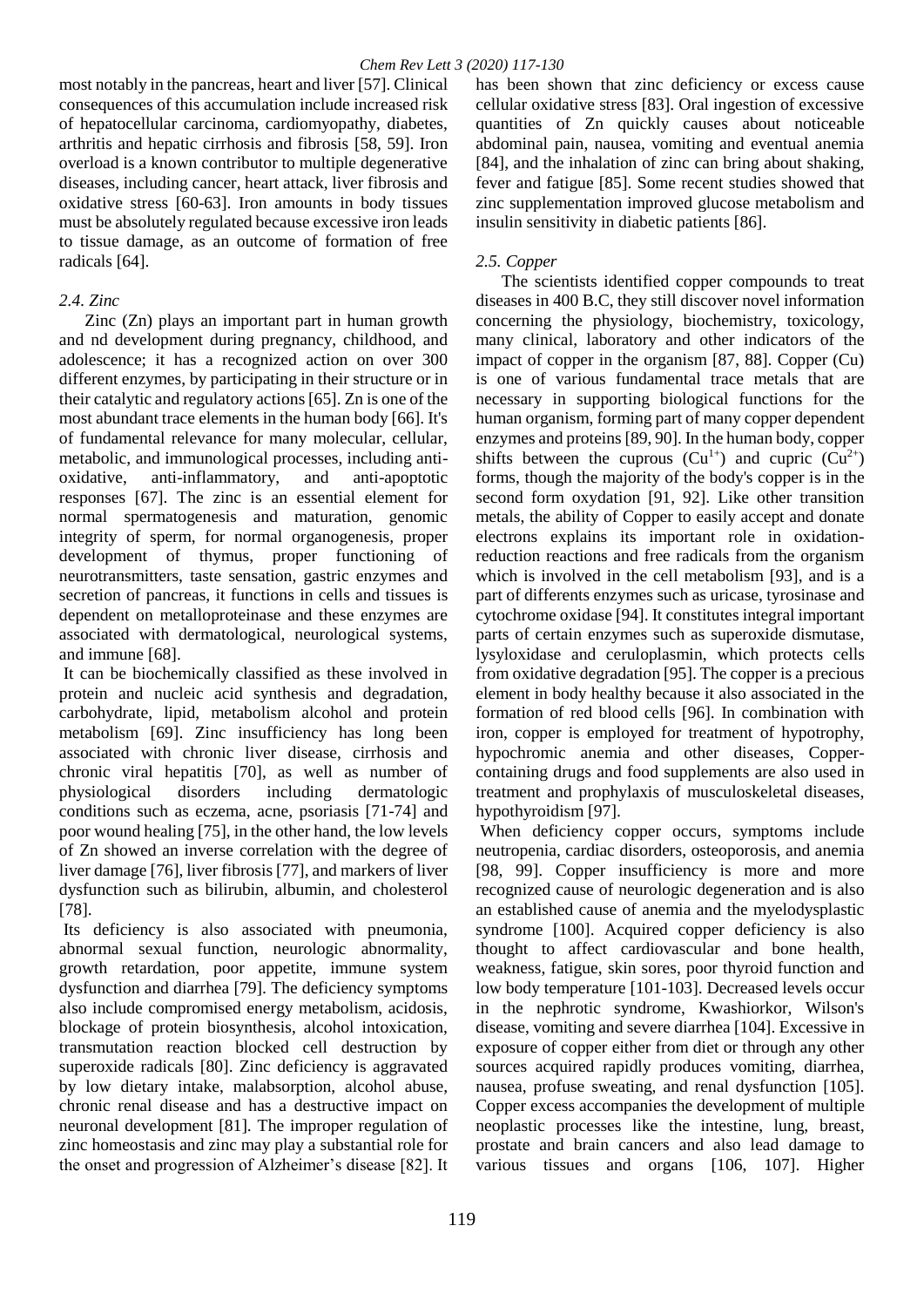concentrations of copper in blood serum were significantly observed in type 2 diabetes against those in controls [88]. For this reason, many experiments with animals are effected in order to discover a treatment for impaired copper status in diabetes by uses chelating agent [108].

## *2.6. Cobalt*

 Cobalt (Co) is an essential trace element for the human body, where it's a key constituent of vitamin B12 [109]. The cobalt ions enter the body and bind with proteins within the bloodstream and get transported with blood to be deposited in tissues and cells [110]. The excess level of Co in the human organism might cause overproduction of erythrocytes and hypothyroidism, occupational asthma and fibrosis in lungs and it can lead to disturbance of iodine metabolism in the thyroid gland [111-113]. Moreover, complications of toxicity cobalt may be observed: thyrotoxic, neuro-ophthalmic and cardiotoxic [114]. It was indicated that a low-cobalt diet reduced the dyshidrotic eczema flares in cobalt allergic patients [115]. Cobalt normalizes blood glucose and vascular reactivity and stimulates adiponectin, thus ameliorating diabetes mellitus, weight gain, hypertension, vascular thrombosis, and myocardial hypertrophy, and in turn attenuating cardiovascular risk [116-118]. It has been appeared that cobalt infusion resulted in muscle tremors, hypertension, tachycardia, as well as elevation of cortisol hormone, adrenocorticotropic, and troponin I levels [119], that may subsequently result in cardiac arrest and death [120]. Exposure to cobalt results in the formation of cobalt protoporphyrins, which exert anti-inflammatory and cytoprotective effects in the injured myocardium, thereby preventing endothelial and myocardial cell injury and adverse cardiac remodeling [121-123]. Furthermore, excessive cobalt exposure or prolonged cobalt chloride treatment are accompanied by allergic rhinitis, lung disease, and, hypothetically, increase lung cancer risk. Additionally, cobalt overconsumption may result in adverse health effects, including gastrointestinal, liver, sensory damage, the development of hearing loss, sensorimotor polyneuropathy, bilateral optic atrophy, retinopathy, and thyroid dysfunction may also be observed [124, 125]. One suggested mechanism by which cobalt may induce goitrogenic effects is via inhibition of one or more of the enzymatic reactions at different levels of thyroid hormone formation [126]. Cobalt has been also used for the treatment of anemia and by athletes to increase red blood cell mass and enhance sportive performance, as an alternative to blood doping [127, 128].

## *2.7. Iodine*

 Iodine (I) is an essential trace element that our human organism need for normal growth and development. It is a necessary element involved in regulation of protein, carbohydrates, and lipid as well as balance between

anabolic and catabolic processes. The increased ratio of differentiated papillary cancer to follicular in the regions with iodine excess as compared to the ones with normal iodine status and deficiency [129]. On the other hand, the increase of thyroid cancer was observed both in regions with iodine deficiency and its excessive intake [130]. Goiter and hypothyreosis are detected in all age groups caused by inadequate dietary iodine consumption [131].

Iodine is an essential component of triiodothyronine (T3) and thyroxine (T4). Thyroxine is a thyroid hormone with four atoms of iodine in its structure, plays the most important role in brain development. Under the influence of brain isoform of deiodinase thyroxine is transformed into the more active triiodothyronine (three iodine atoms instead of four) [132, 133]. In the human body, T4 and T3 are required for the regulation of various physiological processes including temperature, rate of oxidation in cells, neurological development, growth and body weight [134]. Iodine deficiency is related for hypothyroidism, goiter, increased risk of miscarriage, preterm birth, congenital and development fetal abnormalities, and elevated incidence of neonatal death [135, 136]. Moreover, Iron deficiency was more commonly seen in subjects with hypertension and also among postmenopausal females [137]. Chronic excessive iodine supply can also lead to goiter [138] and may accelerate the development of thyroid disorders (hyperthyroidism or hypothyroidism), increase the incidence of autoimmune thyroiditis, and increase the risk of thyroid cancer [139-141]. Recently, high iodine intake was suggested as a risk factor for type 2 diabetes [142]. Overloading by Mn, Co, toxic metals like Cd, Pb, and deficiencies of Se, Zn and Cu in food and in the body are factors affecting I metabolism and thyroid functions [143, 144]. Moreover, high consumption dietary of iodine influences trace element balance and is capable to block iodine organification and synthesis of thyroid hormones. In the first trimester of pregnancy thyroxine takes part in development of brain cortex, basal ganglia, inner ear, whereas in the third trimester its primary role is participation in growth and differentiation of all brain regions [145].

## *2.8. Selenium*

 Selenium (Se) is a fundamental trace element which is found in small quantities in the human organism [146]. Adequate levels of bioavailable selenium are functionally important for several aspects of human biology including regulation of immunity, the male reproductive biology, thyroid functioning, the central nervous system, the cardiovascular system, the endocrine system and muscle function [147, 148]. Selenium is an element associated with the activity of the antioxidant enzyme glutathione peroxidase [149, 150]. The selenium is considered to be a protective agent against free radicals through enhanced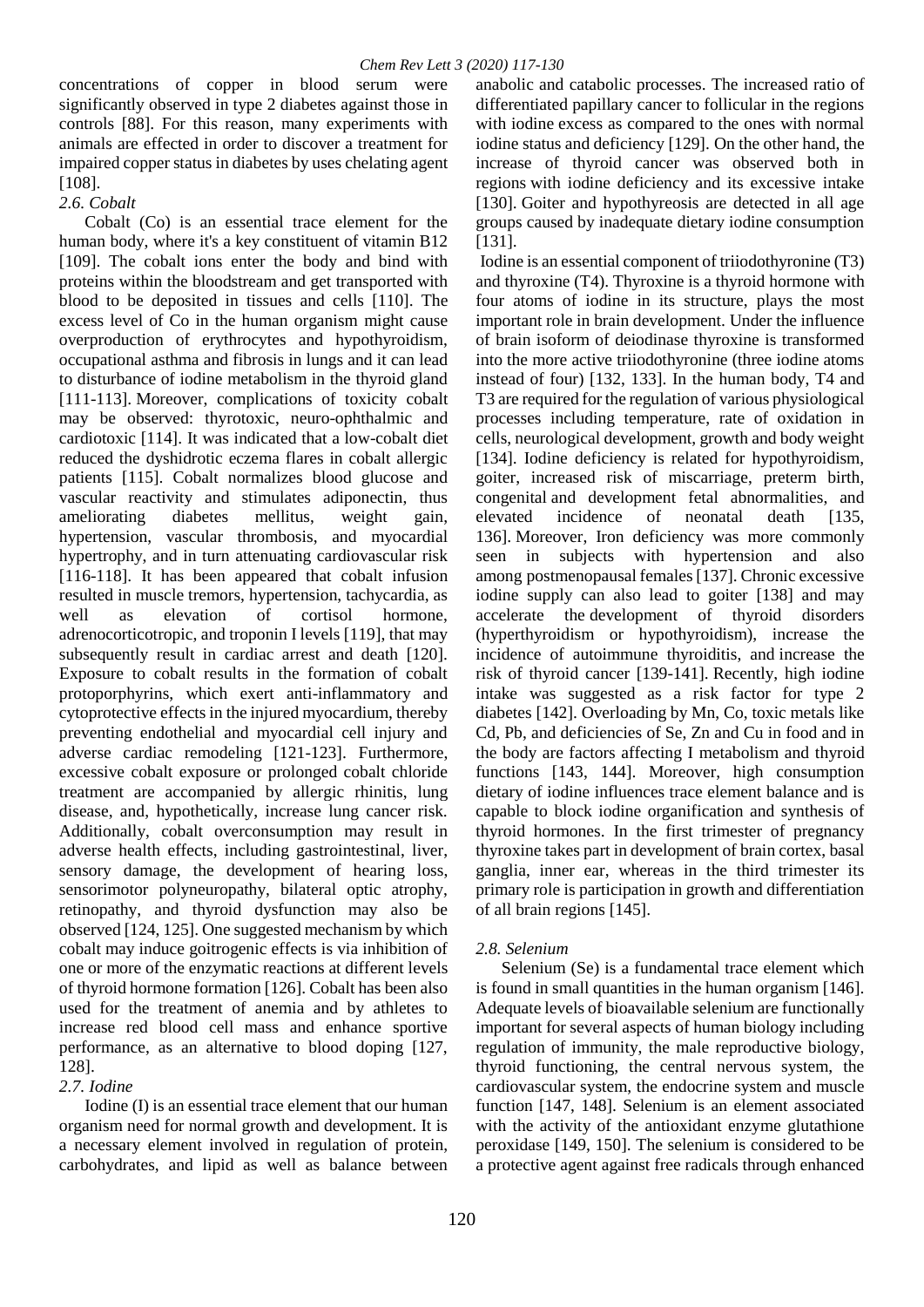enzyme activity [151]. Selenium deficiency-associated oxidative stress results a development of atherosclerosis, alteration of vascular endothelium, hypertension, and progressive heart failure [152]. Selenium deficiency results in microangiopathy, muscular dystrophy, impaired immune response, edema, necrosis of the liver, hemorrhage and sudden death, as well as increases the risk of diffuse enlargement of multinodular goiter and thyroid [153, 154]. Moreover, a significant relationship between selenium low concentration in body and allergic reactions and infective allergic asthma was demonstrated [155]. In addition, it has been shown relationship between the low selenium intake and HIV prevalence [156, 157]. Selenium deficiency is also observed in Crohn diseases patients and in other inflammatory states [158]. Decreased selenium content in brain tissue is allied with various neurological disturbances including ataxia and epilepsy [159]. There is some evidence that Se can modulate the pathology that accompanies chronic inflammatory diseases in the liver and gut as well as in inflammation-associated cancers [160, 161]. It has been observed that the selenium level of hepatitis B and C patients is less than in the healthy individuals [162]. Selenium deficiency have been involved in in a variety of tissues diseases including the mammary gland tissues [163], the gastrointestinal tract [164, 165], the uterus [166], and others. At selenium deficiency, there is an increased accumulation of arsenic, cadmium and mercury in the body. The maximal selenium concentration was noticed in the cerebellum, hippocampus, brain cortex and olfactory bulb [167]. There have been several epidemiological studies such as poliovirus [168] and as well as intervention studies involving different types of cancer, which suggests beneficial effects of higher selenium status [169].

## *2.9. Nickel*

 Nickel (Ni) is both essential and toxic in the body. Nickel helps in iron absorption, improves bone strength, as well as glucose and adrenaline metabolism, hormones, lipid, cell membrane, and may also play a role in production of red blood cells [170]. When nickel enters the body, it is distributed to all organs, but mostly in the lungs, kidney and bone [171]. Urinary excretion is the major route for the elimination of absorbed nickel [172]. Occupational exposure has been shown to give rise to elevated levels of nickel in blood, urine and body tissues, with inhalation as the main route of uptake [173]. The food is also considered to be a major source of exposure to nickel, and therefore, it's recommended that individuals with food-related flare-ups of nickel dermatitis consume a low-nickel diet [174]. The lung and the skin are the principal target organs upon occupational exposure. Nickel has been classified as a cancer causing agent and shows high cancer rate in the nasal and lungs in refinery workers [175]. Inhalation of soluble nickel causes irritation of the nose and sinuses and can also lead to loss of the sense of smell or perforation of the nasal septum. Exposure with nickel compounds can cause a variety of adverse effects on human health, such as nickel allergy in the form of contact dermatitis, lung fibrosis, cancer of the respiratory tract, and kidney and cardiovascular diseases [176-179]. Moreover, Acute health effects generally result from short-term exposure to high concentrations of pollutants and they manifest as a variety of clinical symptoms (nausea, giddiness, headache, visual disturbance, vomiting, cough, abdominal discomfort and diarrhea). Nickel can have an effect on human health through infectious diseases arising from nickel dependent bacteria. It deficiency is accompanied by biochemical and histological changes and reduced iron resorption and leads to anaemia [180].

# *2.10. Molybdenum*

 Molybdenum (Mo) is an essential trace element for the human organism. It takes part in the active site of enzymes and functions as an enzymatic cofactor [181], a complex of molybdenum and an organic component, molybdopterin [182, 183]. Four of these enzymes are present in the human organism: xanthine dehydrogenase (XDH)/oxidase (XO), sulfite oxidase (SO), aldehyde oxidase (AO), and mitochondrial amidoxime reducing component (mARC) [184]. Increased XDH activity and hyperuricemia are observed in ischemia, cardiovascular diseases, diabetes complications, and metabolic syndrome [185]. Molybdenum shuttles between two oxidation states, Mo(IV) and Mo(VI). A deficiency in the biosynthesis of molybdenum cofactor results in a pleitropic loss of all four human molybdenum-enzyme activities and in most cases in early childhood death [186]. Mo deficiency is accompanied by decreased blood and urinary uric acid concentration, and increased xanthine and hypoxanthine excretion [187]. The Low level of uric acid in the organism is associated with impaired antioxidant defense [188]. High amounts of molybdenum are toxic. Overconsumption of this element results in increased absorption and is decreased at lower molybdenum doses [189]. After excessive dietary molybdenum consumption, the risk of toxicity is increased in copper-deficient persons [190]. Moreover, experimental studies have indicated that Mo increases urinary copper and molybdenum excretion [191, 192].

# *2.11. Chromium*

 Chromium (Cr) is a trace element that body need in trace amounts, and it's found primarily in two forms:  $Cr^{3+}$ , which is biologically active and found in food and  $Cr^{6+}$ , a toxic form that results from industrial pollution [193]. It has been found that chromium produces significant improved sugar metabolism through the activation of insulin, increases in enzyme activity and serves an important function in carbohydrate metabolism, and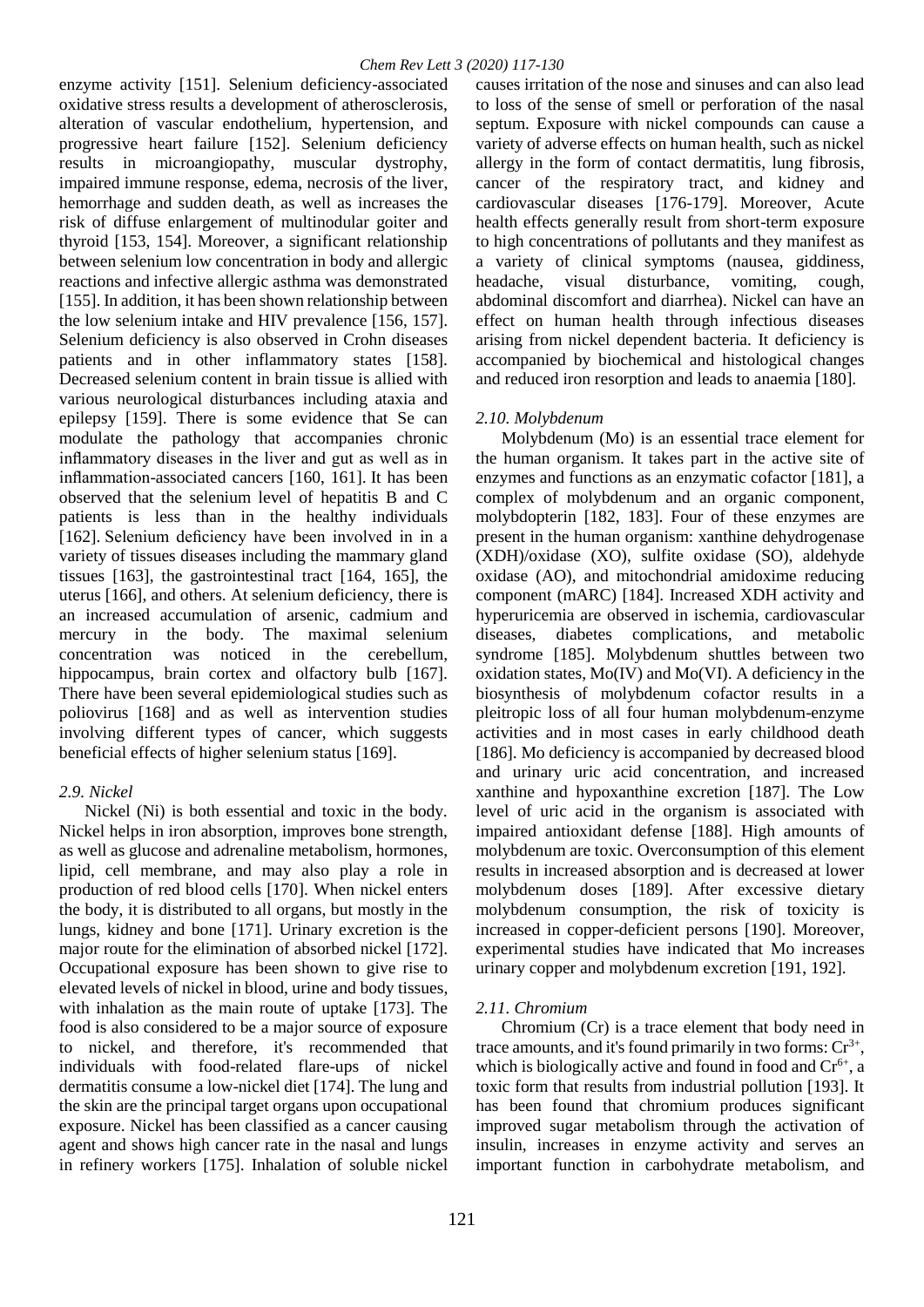stimulation of fatty acid and cholesterol synthesis from acetate in the liver. In addition, Chromium is a critical cofactor in the action of insulin [194-196]. Chromium deficiency is characterized by reduced highdensity lipoprotein level leading to increased incidence of cardiovascular diseases [197]. An investigation has demonstrated that trivalent chromium suppresses cholesterol synthesis, and also play a protective role in prevention of development and deposition of amyloid in tissues [198]. Overconsumption of dietary lipids results in metabolic impairments like increased body mass index, impaired glucose transport, elevation of blood glucose and insulin, decreased chromium depots in liver, alteration of cellular signaling. Further, these changes may be reversed by chromium histidinate treatment [199]. Overexposure of chromium especially hexavalent from the environment the risk of lung and stomach cancer is increased [200]. The highest chromium levels are in renal, liver, thyroid gland, intestine, bones and cartilages. Chromium-containing preparations may be used in treatment of atypical depression [201], where it has been shown that chromium possess antidepressant activity acting on serotonin and glutamine receptors [202].

#### *2.12. Lead*

 Lead (Pb) is a non-essential trace element because it has no known essential role in living organisms. It exhibit extreme toxicity even at very low exposure levels and have been regarded as the main threats for human health. Through the bloodstream, lead is distributed among three main compartments: blood, soft tissue that includes kidney, liver, brain, bone marrow, and mineralized tissue that includes bones and teeth [203]. Pb is absorbed into blood plasma from which it enters the blood cells. About 99% of lead in blood are present in erythrocytes and 90% of the total body burden of lead is found in the skeleton [204]. The nervous system is the most affected target in Pb toxicity, both in children and adults. Early symptoms of lead encephalopathy include dizziness, irritability, lethargy, vomiting, loss of appetite and a reduced level of consciousness which may lead to coma and death [205, 206]. Lead also causes long-term harm in adults including anemia, renal impairment, immunotoxicity, hypertension, and toxicity to the reproductive organs [207, 208].The toxicity in children is, however, of a greater impact than in adults, which may contribute to behavioral problems, learning deficits, lowered intelligence quotient (IQ), and affect also fetuses because children absorb four to five times as much ingested lead as adults from a given source [209-212]. The ionic mechanism of lead toxicity occurs mainly due to the ability of lead metal ions to replace other bivalent cations like Ca<sup>2+</sup>, Mg<sup>2+</sup>, Fe<sup>2+</sup> and monovalent cations like Na<sup>+</sup>, which ultimately disturbs the biological metabolism of the cell [213, 214]. The ionic mechanism of lead toxicity causes significant changes in various biological processes

such as cell adhesion [215], intra- and intercellular signaling, protein folding, maturation, apoptosis, ionic transportation, enzyme regulation, and release of neurotransmitters [216]. People can become exposed to inorganic lead through occupational inhalation of lead particles generated by burning materials containing lead and environmental sources from ingestion of leadcontaminated dust, water and food. The health effects of lead are the same regardless of the way of exposure. *2.13. Cadmium*

 Cadmium (Cd) is a metal that can present severe chronic or acute toxicity in the human organism. It can accumulate in various organs and tissues, but mainly in kidney cortex [217]. In fact, kidney has been considered as the most sensitive organ for Cd effects [218]. In cells, Cd mostly accumulates in cytosol, followed by nucleus, and the lowest quantities in mitochondria and endoplasmic reticulum [219].  $Cd^{+2}$  crosses the cell membrane through calcium channels, especially when extracellular calcium levels are low [220]. Cadmium is found in food, water, soil, air, tobacco smoke and nd other media, thus, it can enter human bodies through ingestion, inhalation and dermal contact [221-225]. Smoking is well known as a risk factor for chronic kidney diseases [226]. Cd is known for its high binding capacity to biomolecules and especially to the enzymes present in the respiratory chain, thus leading to oxidative stress and physiological problems, including cancer [227]. Many diseases, such as aging and neoplastic diseases, have also been linked to cadmium toxicity [228, 229]. The transport of Cd into cells might be linked with various organic compounds, such as, glutathione and cysteine [230]. The overexposure of this element has been observed to be related with the risk of a variety of cancers, especially liver carcinoma [231]. Moreover, chronic exposure of cadmium in liver produces nonspecific inflammation, mild necrosis, and hepatocyte swelling [232]. A various studies highlight the adverse effect of cadmium on zinc equilibrium. Supplements containing zinc decreased absorption, accumulation, and toxicity of cadmium [233]. Metallothionein protein is mainly associated in the detoxification of heavy metals such as cadmium; these metals bind to the protein by sequestering them anddecreasing the severe effects of these toxic metals [234, 235].

#### *2.14. Arsenic*

 Arsenic (As) is one of the most toxic elements that can be found. Exposure can be monitored by measuring urinary excretion of arsenic, which is present in two oxidation states as arsenite  $(As^{3+})$  and arsenate  $(As^{5+})$ which are both highly toxic. Human organism may be exposed to arsenic through air, water and food. It exposure may be higher for the professional that work with arsenic, for those who live on farmlands where arsenic-containing pesticides and for people that live in houses that contain conserved wood of any kind, and is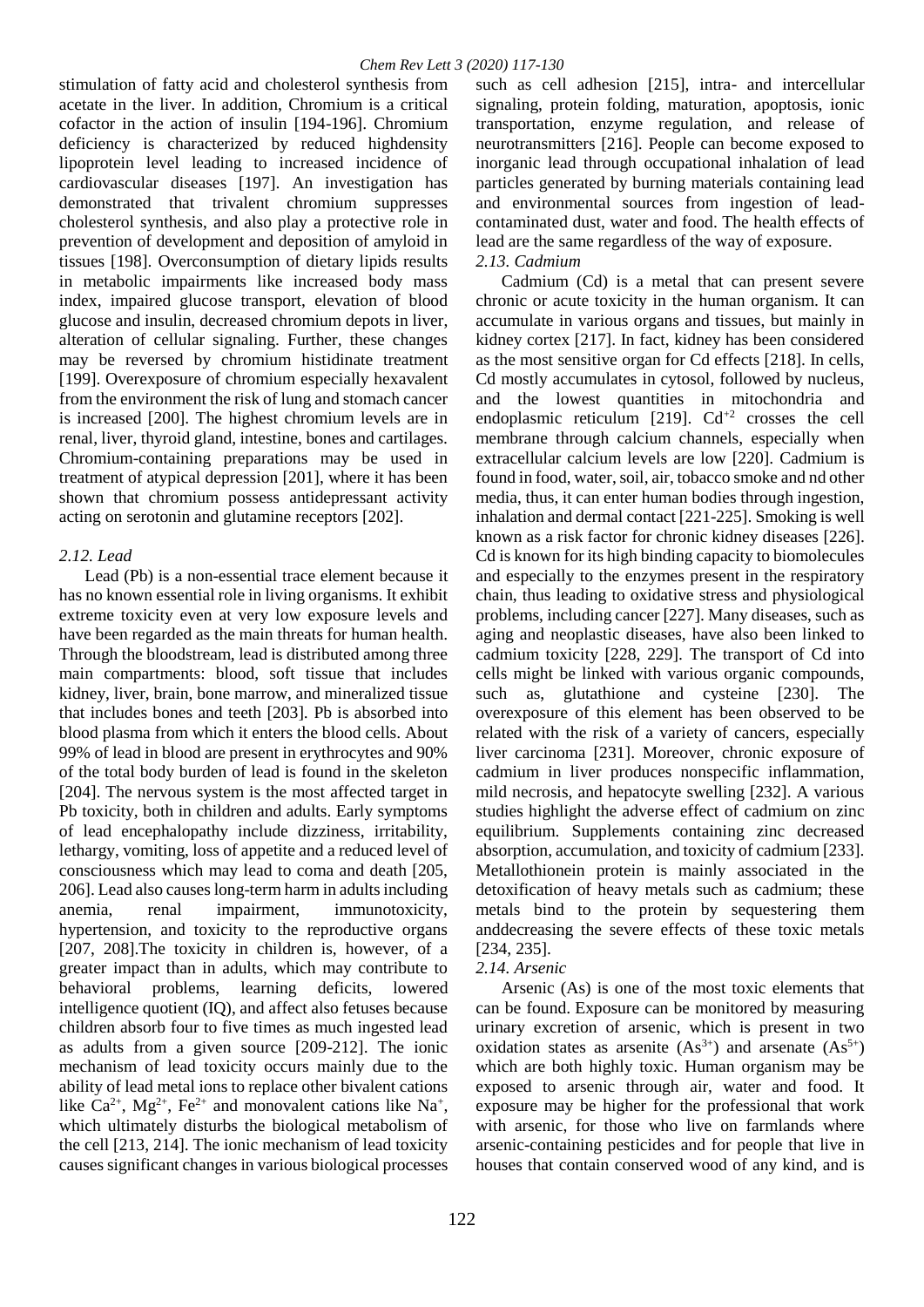also found in some pharmaceuticals and in ceramic production and glass. Exposure to arsenic can cause many health problems. Arsenite is generally more toxic than arsenate due to its preferential reaction with sulfhydryl groups in mammalian enzymes, resulting in inhibition of the pyruvate and succinate oxidation pathways and the tricarboxylic acid cycle, reduced oxidative phosphorylation, and impaired gluconeogenesis. Arsenic acid and inorganic arsenic compounds have potential to damage chromosomes, positive results having been reported both in cultured mammalian cells and in somatic cells in humans. Longer-term poisoning may cause skin complaints and skin and liver cancer [236]. The first symptoms of long-term exposure to high levels of this element are usually observed in the skin and include pigmentation changes, skin lesions, and hard patches on the palms and soles of the feet. In pregnant women, exposure to arsenic resulted in the death of the foetus and of toxic levels of arsenic in foetal organs [237]. Numerous studies have shown negative impacts of arsenic exposure on cognitive development, memory, and intelligence [238]. Chronic lung disease, peripheral neuropathy, hepatomegaly and peripheral vascular disease have frequently been reported in cases of chronic exposure to arsenic. Other systemic manifestations include cardiovascular effects, cerebrovascular disease, abdominal pain, nausea, anorexia, diarrhoea, non-pitting oedema of hands, feet or legs, anaemia and generalised weakness. Exposure to arsenic has been related with an increased risk for diabetes mellitus. Previous studies have identified that arsenic trioxide induces apoptosis in acute promyelocytic leukemia cells, gastric cancer cells, glioblastoma cells, and inhibits cell growth in breast cancer [239-242], and it is also being evaluated for the treatment of certain malignancies, including hepatocellular cancer and lung cancer [243, 244].

#### *2.15. Mercury*

 Mercury (Hg) is a toxic and non-essential metal that is hazardous to the environment and all living organisms, including human beings [245]. It has three forms: elemental mercury, inorganic and organic mercury compound. All three forms of mercury can accumulate in the kidneys, brain, and central nervous system. Symptoms of toxicity of mercury depend on the form, duration of exposure, and route of exposure and include changes in skin pigmentation, headaches, fever, nausea and vomiting, dyspnea, and thrombocytopenia. However, inhalation of mercury vapor can produce harmful effects on the nervous, immune systems, digestive, chest pain, impaired pulmonary function, and kidneys, and even coma and death. Acute exposure to mercury vapor by inhalation can produce central nervous system toxicity such as tremors, paresthesia, hyperexcitability, mental disturbances, impairment of verbal learning and memory loss, reduction of concentration, and delayed reflex,

which are commonly reversible [246, 247]. Moreover, overexposure to high levels of mercury vapor can lead to severe lung damage, even death due to hypoxia [248]. The major clinical features of chronic mercury poisoning from mercury vapor inhalation have been identified in occupational histories as a triad of tremors, psychological disturbances or erethism, and gingivitis [249]. Elemental mercury vapor may affect the human immune system and can result in a decreased resistance to cancers, infection, or immune dysregulation that can induce the development of autoimmunity or allergy [250]. Several studies report that mercury levels of blood and urine are associated with amalgam exposure by dental filling in the general population and by occupational practice in dental practitioners [251]. Mercury in its elemental state is the only metal that is liquid at room temperature, and it has the properties of the reflective surface, low viscosity, high density, and a high electrical conductance.

#### **3. Conclusion**

 The human organism has an elaborate system for managing and regulating the amount of key trace metals circulating in the blood and stored in cells. The capacity of trace elements to function as substantial affect in a variety of the processes necessary for life, such as regulating homeostasis and prevention of free radical damage, can furnish an answer to the definite correlation between the content of trace elements and many common diseases. For the past decades, the biological role, biochemical functions, signs of excess, and deficiency of the essential or nonessential trace elements in humans are studied and identified in depth. In addition, further investigations are needed to complete important gaps in our knowledge on trace elements especially probably nonessential trace elements role in health and disease status.

#### **Acknowledgements**

Nil.

#### **References**

- [1] G. Bartzokis, T. A. Tishler, P. H. Lu, et al, Brain ferritin iron may influence age-and gender-related risks of neurodegeneration. *Neurobiol. Aging.,* 28 (2007) 414–423.
- [2] L. Zecca, M. B. Youdim, P. Riederer, J. R. Connor, R. R. Crichton, R. R, Iron, brain ageing and neurodegenerative disorders. *Nat. Rev. Neurosci.,* 5 (2004) 863-873.
- [3] S. Falah, N. Al-Fartusie, N. Saja, N. Mohssan, Essential Trace Elements and Their Vital Roles in Human Body. *Indian. J. Adv. Chem. Sc.,*5 (2017) 127-136.
- [4] W. Mertz, The essential trace elements. *Science.,*  213(1981) 213:1332–1338.
- [5] G. A. Ali Qureshi, S. A. Memon, A. B. Memon, et al, The emerging role of iron, zinc, copper, magnesium and selenium and oxidative stress in health and diseases. *Biogenic Amines.,* 16 (2005) 147–169.
- [6] K. Anjana, Trace Elements and Nutrition. *Acta. Scientific. Nutritional. Health.,* 1 (2017) 46.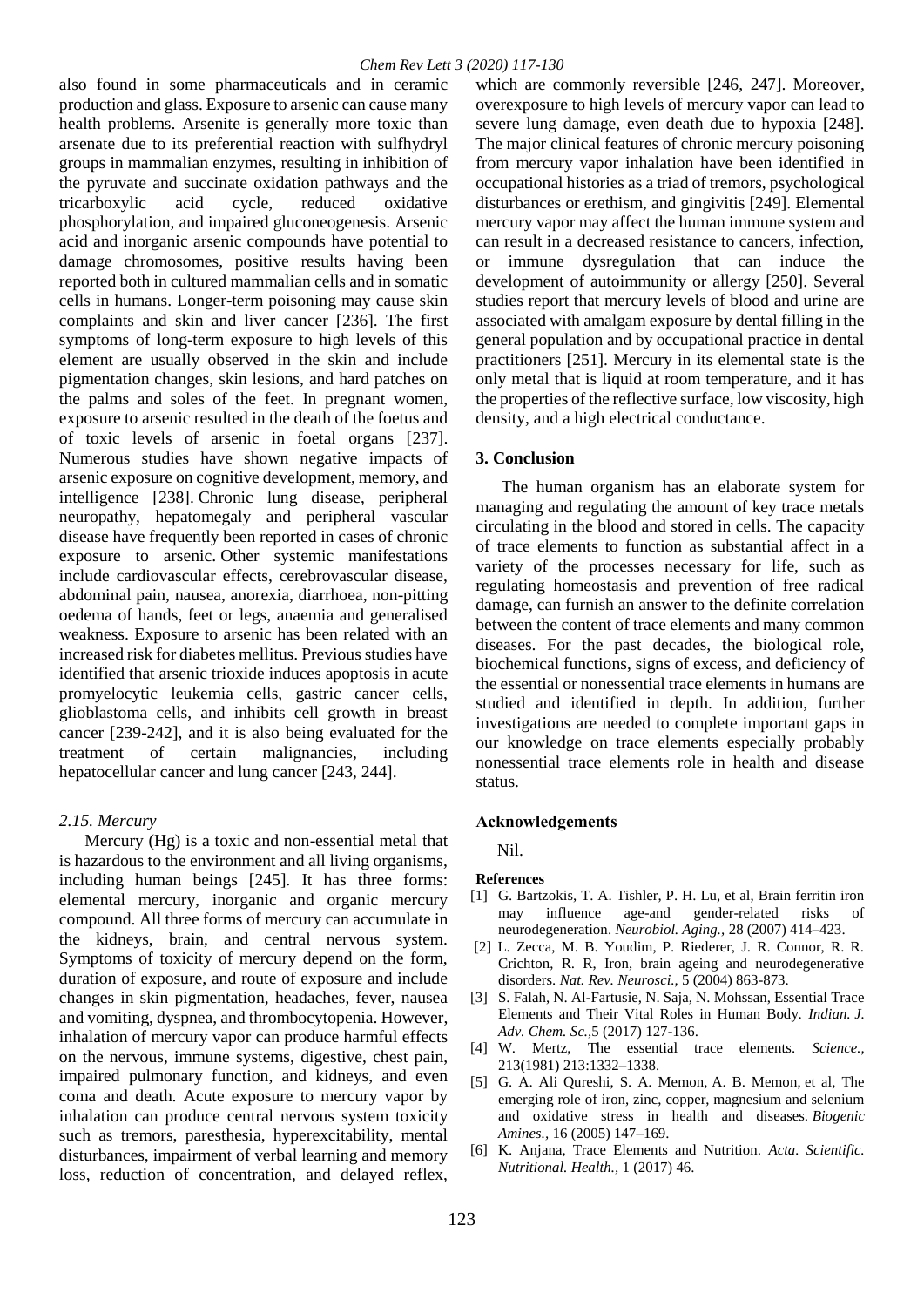- [7] C. E.Cicero, G. Mostile, R. Vasta, V. Rapisarda, S. S. Signorelli, Metals and neurodegenerative diseases. *A systematic review. Environ. Res.,* 159(2017) 82–94.
- [8] T. Liu, Q-B. Lu, L. Yan, et al, Comparative Study on Serum Levels of 10 Trace Elements in Schizophrenia. *Plos one.,*  10(2015) 1-8.
- [9] D. Harold, Disease family trees: The possible roles of iodine in goitre, cretinism, multiple sclerosis, amyotrophic lateral sclerosis, Alzheimer's and Parkinson's diseases and cancers of the thyroid, nervous system and skin. *Medical Hypotheses.,* 24 (1987) 249-263.
- [10] L. Rivera, S. Mancía, I. Pérez-Neri, The transition metals Cu and Fe in neurodegenerative diseases. *Chemico-Biol Interact.,* 186 (2010) 99-184.
- [11] Q. Pasha, S. A. Malik, M. H. Shah, Statistical analysis of trace metals in the plasma of cancer patients versus controls. *J. Haz. Mat.,* 153 (2008) 21-1215.
- [12] A. Blazewicz, W. Dolliver, S. Sivsammye, et al, Determination of Cd, Co, Cu, Fe, Mn, and Zn in thyroid glands of patients with diagnosed nodularuanid using ion chromatography. *J. Chromatography B, Anal. Technol. Biomed. Life. Sci.,* 878 (2010) 34-38.
- [13] R. K. Rude, (2010) Magnesium. In: Coates PM, Betz JM, Blackman MR, Cragg GM, Levine M, Moss J, White JD, eds. Encyclopedia of Dietary Supplements. 2nd ed. New York, NY: Informa Healthcare; pp.527-37.
- [14] G. K. Schwalfenberg, S. J. Genuis, The Importance of Magnesium in Clinical Healthcare. *Scientifica.,* 2017 (2017) 1- 14. [15] P. A. Sarafidis, P. I. Georgianos, A. N. Lasaridis, Diuretics in clinical practice. Part II: Electrolyte and acid-base disorders complicating diuretic therapy. *Expert Opinion on Drug Safety.,* 9 (2010) 259-273.
- [16] R. K. Rude, (2012) Magnesium. In: Ross AC, Caballero B, Cousins RJ, Tucker KL, Ziegler TR, eds. Modern Nutrition in Health and Disease. 11th ed. Baltimore, Mass: Lippincott Williams & Wilkins., pp. 159-75.
- [17] M.Rodriguez-Moran, L. E. Simental Mendia, G. G. Zambrano, F. Guerrero-Romero, The role of magnesium in type 2 diabetes: a brief based-clinical review. *Magnes. Res.,* 24 (2011) 156-162.
- [18] H. O. Dickinson, D. Nicolson, F. Campbell, et al, (2006) Magnesium supplementation for the management of primary hypertension in adults. *Cochrane. Database. Syst. Rev.,* pp. 1- 58.
- [19] L. C. Del Gobbo, F. Imamura, J. H. Y. Wu, et al, Circulating and dietary magnesium and risk of cardiovascular disease: a systematic review and meta-analysis of prospective studies. *Am. J. Clin. Nutr.,* 98 (2013) 160-173.
- [20] T. Pringsheim, W. Davenport, G. Mackie, et al., Canadian Headache Society guideline for migraine prophylaxis. *Can. J. Neurol. Sci.,* 39 (2012) S1–S59.
- [21] H. Geiger, C. Wanner, Magnesium in disease. *Clin. Kidney. J.,* 5 (2012) 25-38.
- [22] D. P. Chaudhary, R. Sharma, D. D. Bansal, Implications of magnesium deficiency in Type 2 diabetes: A review. *Biol. Trace Elem. Res.,* 134 (2010) 119-129.
- [23] T. Hudali, C. Takkar, Hypocalcemia and hyperkalemia during magnesium infusion therapy in a pre-eclamptic patient. *Clin. Case Rep.,* 3 (2015) 827–831.
- [24] R. Srivastava, W. A. Bartlett, I. M. Kennedy, A. Hiney, C. Fletcher, Reflex and reflective testing: defficiency and effectiveness of adding on laboratory tests. *Ann. Clin. Biochem.,* 47 (2010) 223-227.
- [25] A. A. Ismail, On the defficiency and e jectiveness of added-on serum magnesium in patients with hypokalaemia and
- hypocalcaemia. *Ann. Clin. Biochem.,* 47 (2010) 492-493.
- [26] S. Castiglioni, A. Cazzaniga, W. Albisetti, J. A. M. Maier, Magnesium and osteoporosis: current state of knowledge and future research directions. *Nutrients.,* 5 (2013) 3022–3033.
- [27] M. S. Seelig, Consequences of magnesium deficiency on the enhancement of stress reactions; preventive and therapeutic implications (A review). *J. Am Coll. Nutr.,* 13 (1994) 429–446.
- [28] F. Ekici, Ş. Korkmaz, E. E. Karaca et al, The role of magnesium in the pathogenesis and treatment of glaucoma, *Int. Sch. Res. Notices.,* 2014 (2014) 1-7.
- [29] R. Medalle, C. Waterhouse, T. J. Hahn, Vitamin D resistance in magnesium deficiency. *Am. J. Clin. Nutr.,* 29 (1976) 854– 858.
- [30] Q. Deng, J. Liu, Q. Li et al, Interaction of occupational manganese exposure and alcohol drinking aggravates the increase of liver enzyme concentrations from a cross-sectional study in China. *Environmental Health.*, 12 (2013) 1-6.
- [31] S. Bouabid, A. Tinakoua, N. Lakhdar‐Ghazal, A. Benazzouz, Manganese neurotoxicity: behavioral disorders associated with dysfunctions in the basal ganglia and neurochemical transmission. *J. Neurochem.,* 136 (2016) 677–691.
- [32] J. L. Aschner, M. Aschner, Nutritional aspects of manganese homeostasis. *Mol. Aspects. Med.,* 26 (2005) 353–362.
- [33] A. Takeda, Manganese action in brain function. *Brain Res. Rev.,* 41 (2003) 79–87.
- [34] C. Zwingmann, D. Leibfritz, A. S. Hazell, Brain energy metabolism in a sub-acute rat model of manganese neurotoxicity: an ex vivo nuclear magnetic resonance study using [1-13C] glucose. *Neurotoxicology.,* 25 (2004) 573–587.
- [35] E. Y. Shishova, L. Di Costanzo L, F. A. Emig, D. E. Ash, D. W. Christianson, Probing the specificity determinants of amino acid recognition by arginase. *Biochemistry.,* 48 (2009) 121–131.
- [36] M. Aschner, J. R. Connor, D. C. Dorman, E. A. Malecki, K. E. Vrana, (2002) Manganese in Health and Disease. In: Massaro E.J. (eds) Handbook of Neurotoxicology. Humana Press, Totowa, NJ. pp.79-87.
- [37] Y. K. Lee, E. S. Lyu, S. Y. Oh, et al, Daily Copper and Manganese Intakes and Their Relation to Blood Pressure in Normotensive Adults. *Clin. Nutr. Res.,* 4 (2015) 256-266.
- [38] M. Aschner, K. M. Erikson, D. C. Dorman, Manganese dosimetry: species differences and implications for neurotoxicity. *Crit. Rev. Toxicol.,* 35 (2005) 1–32.
- [39] T. K. Dutta, V. Mukta, Trace elements. *Medicine Update.,* 22 (2012) 353-357.
- [40] K. O. Soetan, C. O. Olaiya, O. E. Oyewole, The importance of mineral elements for humans, domestic animals and plants: A review. *Afr. J. Food Sci.,* 4 (2010) 200-222.
- [41] J. L. Greger, Nutrition versus toxicology of manganese in humans: evaluation of potential biomarkers. *Neurotoxicology.,* 20 (1999) 205–212.
- [42] K. Sriram, G. X. Lin, A. M. Jefferson et al, Mitochondrial dysfunction and loss of Parkinson's disease-linked proteins contribute to neurotoxicity of manganese-containing welding fumes. *FASEB Journal.,* 24 (2010) 4989–5002, 2010.
- [43] A. B. Bowman, G. F. Kwakye, E. H. Hernández, M. Aschner, Role of manganese in neurodegenerative diseases. *J. Trace. Elem. Med. Biol.,* 25 (2011) 191-203.
- [44] T. R. Guilarte, Manganese and Parkinson's disease: a critical review and new findings. *Environ. Health. Perspect.,* 118 (2010) 1071‐1080.
- [45] T. Yawei, Y. Huan, T. Xiaosheng, W. Hecheng, Z. Ting, High Manganese, A Risk for Alzheimer's Disease: High Manganese Induces Amyloid-β Related Cognitive Impairment. *Journal of Alzheimer's Disease.,* 42 (2014) 865-878.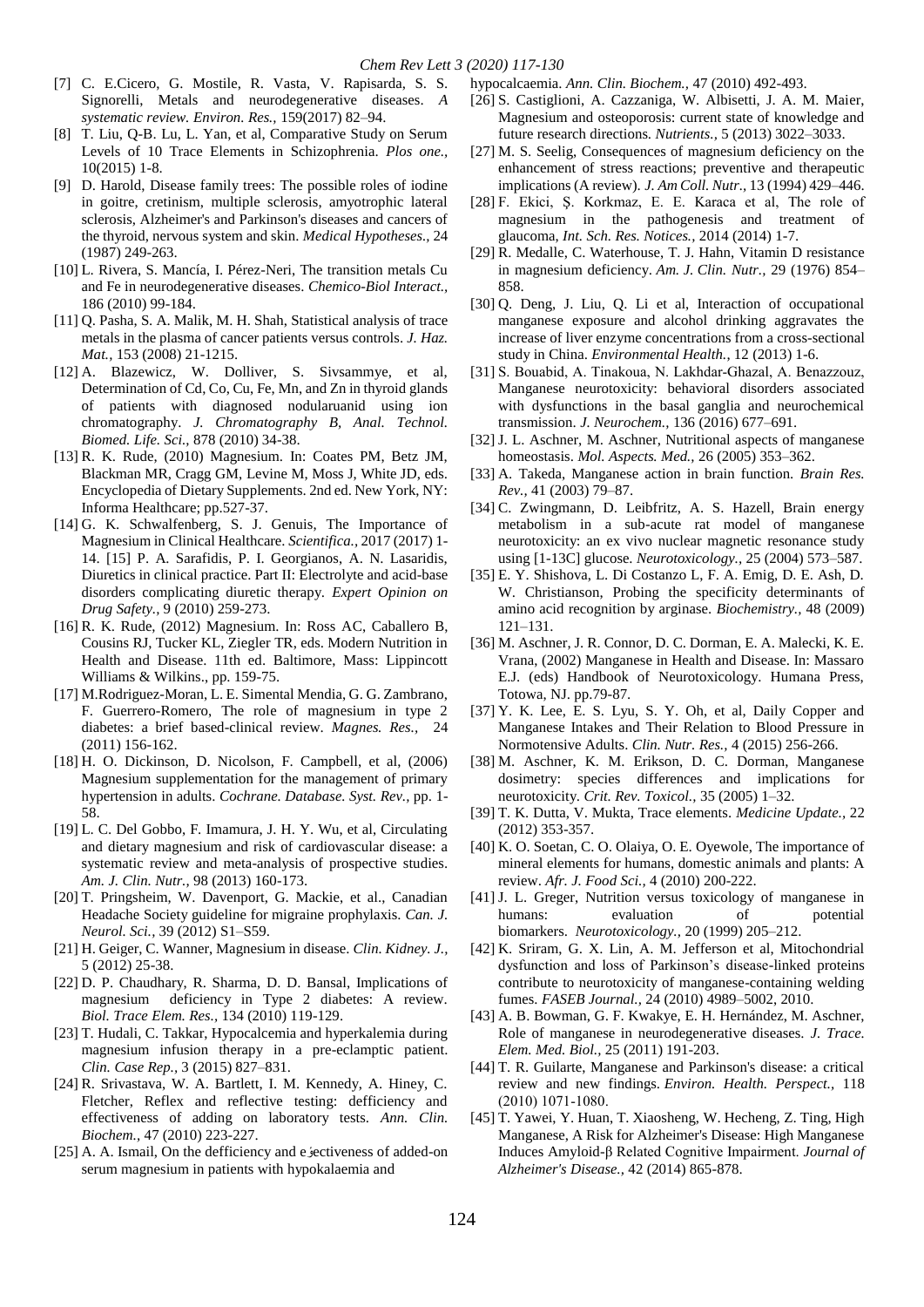- [46] K. Du, M. Liu, Y. Pan, X. Zhong, M. Wei, Association of Serum Manganese Levels with Alzheimer's Disease and Mild Cognitive Impairment: A Systematic Review and Meta-Analysis. *Nutrients.,* 9(2017) 1-12.
- [47] G. Paglia, O. Miedico, A. Cristofano, et al, Distinctive pattern of serum elements during the progression of Alzheimer's disease. *Sci. Rep.,* 6 (2016) 1-12
- [48] A. C. Martins, P. Morcillo, O. M. Ijomone, et al, New Insights on the Role of Manganese in Alzheimer's Disease and Parkinson's Disease. *Int J Environ Res Public Health.,* 16 (2019) 1-16.
- [49] S. H. Lee, H. A. Jouihan, R. C. Cooksey et al, Manganese supplementation protects against diet-induced diabetes in wild type mice by enhancing insulin secretion. *Endocrinology.,* 154 (2013) 1029–1038.
- [50] E. Burlet, S. K. Jain, Manganese supplementation increases adiponectin and lowers ICAM-1 and creatinine blood levels in Zucker type 2 diabetic rats, and downregulates ICAM-1 by upregulating adiponectin multimerization protein (DsbA-L) in endothelial cells. *Mol. Cell. Biochem.,* 429 (2017) 1–10
- [51] E. Burlet, S. K. Jain, Manganese supplementation reduces high glucose-induced monocyte adhesion to endothelial cells and endothelial dysfunction in Zucker diabetic fatty rats. *J. Biol. Chem.,* 288 (2013) 6409–6416.
- [52] M. Roger, (2011) The Minerals You Need, USA:Safe Goods Publishing, p 21.
- [53] P. J. Aggett, (2012) Iron. In: J. W. Erdman, I. A. Macdonald, S. H. Zeisel, editors. Present Knowledge in Nutrition, 10th ed. Washington, DC: Wiley-Blackwell, pp. 506-520.
- [54] L. E. Murray-Kolbe, J. Beard, (2010) Iron. In: P. M. Coates, J. M. Betz, M. R. Blackman, G. M. Cragg, M. Levine, J. Moss, J. D. White, (Ed.), Encyclopedia of Dietary Supplements, 2nd ed. London and New York: Informa Healthcare, p432-438
- [55] R. Casiday, F. Regina, (2007) Iron Use and Storage in the Body: Ferritin and Molecular Representations, St. Louis, USA: Department of Chemistry, Washington University
- [56] A. T. McKie, D. Barrow, G. O. Latunde-Dada, et al, An ironregulated ferric reductase associated with the absorption of dietary iron. *Science.,* 291 (2001) 1755–1759.
- [57] R. E. Fleming, P. Ponka, Iron overload in human disease. *Engl. J. Med.,* 366 (2012) 348–359.
- [58] G. J. Anderson, D. M. Frazer, Current understanding of iron homeostasis. *Am. J. Clin. Nutr.,*106 (2017) 1559S–1566S.
- [59] R. C. Hider, X. Kong, Iron: effect of overload and deficiency. *Met. Ions. Life. Sci.,* 13 (2013) 229-294.
- [60] W. Y. Ong, A. A. Farooqui, (2005). Iron, neuroinflammation, and Alzheimer's disease. *J. Alzheimers Dis.,* 8 (2005) 183– 200.
- [61] K. Klipstein-Grobusch, D. E. Grobbee, J. H. den Breeijen, et al, Dietary iron and risk of myocardial infarction in the Rotterdam Study. *Am. J. Epidemiol.,* 149 (1999) 421–428.
- [62] R. G. Stevens, B. I. Graubard, M. S. Micozzi, K. Neriishi, B. S. Blumberg, Moderate elevation of body iron level and increased risk of cancer occurrence and death. *Int. J. Cancer.,* 56 (1994) 364–369.
- [63] N. Bresgen, P. M. Eckl, Oxidative stress and the homeodynamics of iron metabolism. *Biomolecules*., 5 (2015) 808‐847.
- [64] M. U. Imam, S. Zhang, J. Ma, H. Wang, F. Wang, Antioxidants Mediate Both Iron Homeostasis and Oxidative Stress. *Nutrients.,* 9 (2017) 1-19.
- [65] T. Kawamura, Y. Ogawa, Y. Nakamura, et al, Severe dermatitis with loss of epidermal Langerhans cells in human and mouse zinc deficiency. *J. Clin. Invest.,* 122 (2012) 722- 732.
- [66] T. Attar, Levels of serum copper and zinc in healthy adults from the west of Algeria. *SPC Journal of Environmental Sciences.,* 1 (2019) 26-28.
- [67] H. Haase, L. Rink, Multiple impacts of zinc immune function. *Metallomics.,* 6 (2014) 1175-1180.
- [68] T. D. Watson, Diet and skin disease in dogs and cats. *J. Nutr*., 128 (1998) 2783S-2789
- [69] J. Olechnowicz, A. Tinkov, A. Skalny, J. Suliburska, Zinc status is associated with inflammation, oxidative stress, lipid, and glucose metabolism. *J. Physiol. Sci.,*68 (2018) 19–31.
- [70] K. Grüngreiff, D. Reinhold, H. Wedemeyer, The role of zinc in liver cirrhosis. *Ann. Hepatol.,* 15 (2016) 7-16.
- [71] Y. S. Bae, N. D. Hill, Y. Bibi, J. Dreiher, A. D. Cohen, Innovative uses for zinc in dermatology. *Dermatologic Clinics.,* 28 (2010) 587-597.
- [72] J. R. Ricketts, M. J. Rothe, J. M. Grant-Kels, Nutrition and psoriasis. *Clin. Dermatol.,* 28 (2010) 615-626.
- [73] M. Jen, A. C. Yen, Syndromes associated with nutritional deficiency and excess. *Clin. Dermatol.,* 28 (2010) 669-685.
- [74] T. Attar, N. Medjati, Y. Harek, L. Larabi, Determination of Zinc levels in Healthy Adults from the West of Algeria by Differential Pulse Anodic Stripping Voltammetry. *Journal of Advances in Chemistry.*, 6 (2013) 855-860.
- [75] J. Z. Williams, A. Barbul, Nutrition and wound healing. Surg. Clin. North. Am., 83 (2003) 571-596
- [76] K. Grüngreiff, D. Reinhold, Zinc in human health. Amsterdam: IOS Press; 2011. p. 473-492
- [77] K. Grüngreiff, T. Gottstein, D. Reinhold, Zinc in Liver Fibrosis. *OBM Hepatology and Gastroenterology.,* 2019, 3 (2019) 1-18.
- [78] S. M. A. El-Ashmony,H. K. Morsi, A. M. Abdelhafez, Effect of zinc supplementation on glycemic control, lipid profile, and renal functions in patients with type II diabetes: a single blinded, randomized, placebo-controlled, trial. *J. Biol. Agric. Health*., 2 (2012) 33-
- [79] W. Maret, H. H. Sandstead, Zinc requirements and the risks and benefits of zinc supplementation. *J. Trace. Elem. Med. Biol.,* 20 (2006) 3-18.
- [80] U. Satyanarayana, U. Chakrapani, Essentials of Biochemistry. 2nd ed. Kolkata: Arunabha Sen Book and Allied (P) Ltd., 2008. pp.210-27.
- [81] L. M. Plum, L. Rink, H. Haase, The essential toxin: impact of zinc on human health. *Int. J. Environ. Res. Public. Health.,* 7 (2010) 1342-1365.
- [82] C. Devirgiliis, P. D. Zalewski, G. Perozzi, C. Murgia, Zinc fluxes and zinc transporter genes in chronic diseases. *Mutat. Res.,* 622 (2007) 84-93.
- [83] S. R. Lee. Critical Role of Zinc as Either an Antioxidant or a Prooxidant in Cellular Systems. *Oxid. Med. Cell. Longev.,* 2018 (2018) 1-11.
- [84] T. J. Porea, J. W. Belmont, D. H. Mahoney, Zinc-induced anemia and neutropenia in an adolescent. *J. Pediatr.,* 136 (2000) 688- 690.
- [85] R. Bartzatt, Neurological Impact of Zinc Excess and Deficiency In vivo. *European J. Nutr. Food Saf.,* 7 (2017) 155- 160.
- [86] M. R. Islam, J. Attia, L. Ali, et al, Zinc supplementation for improving glucose handling in pre-diabetes: A double blind randomized placebo controlled pilot study. *Diabetes. Res. Clin. Pract.,* 115 (2016) 39-46.
- [87] G. Borkow, J. Gabbay, Copper as a biocidal tool. *Curr. Med. Chem.,* 12 (2005) 2163-2175.
- [88] M. Angelova, S. Asenova, V. Nedkova, R. Koleva-Kolarova, Copper in the human organism. *Trakia of Journal Sciences*., 9 (2011) 88-98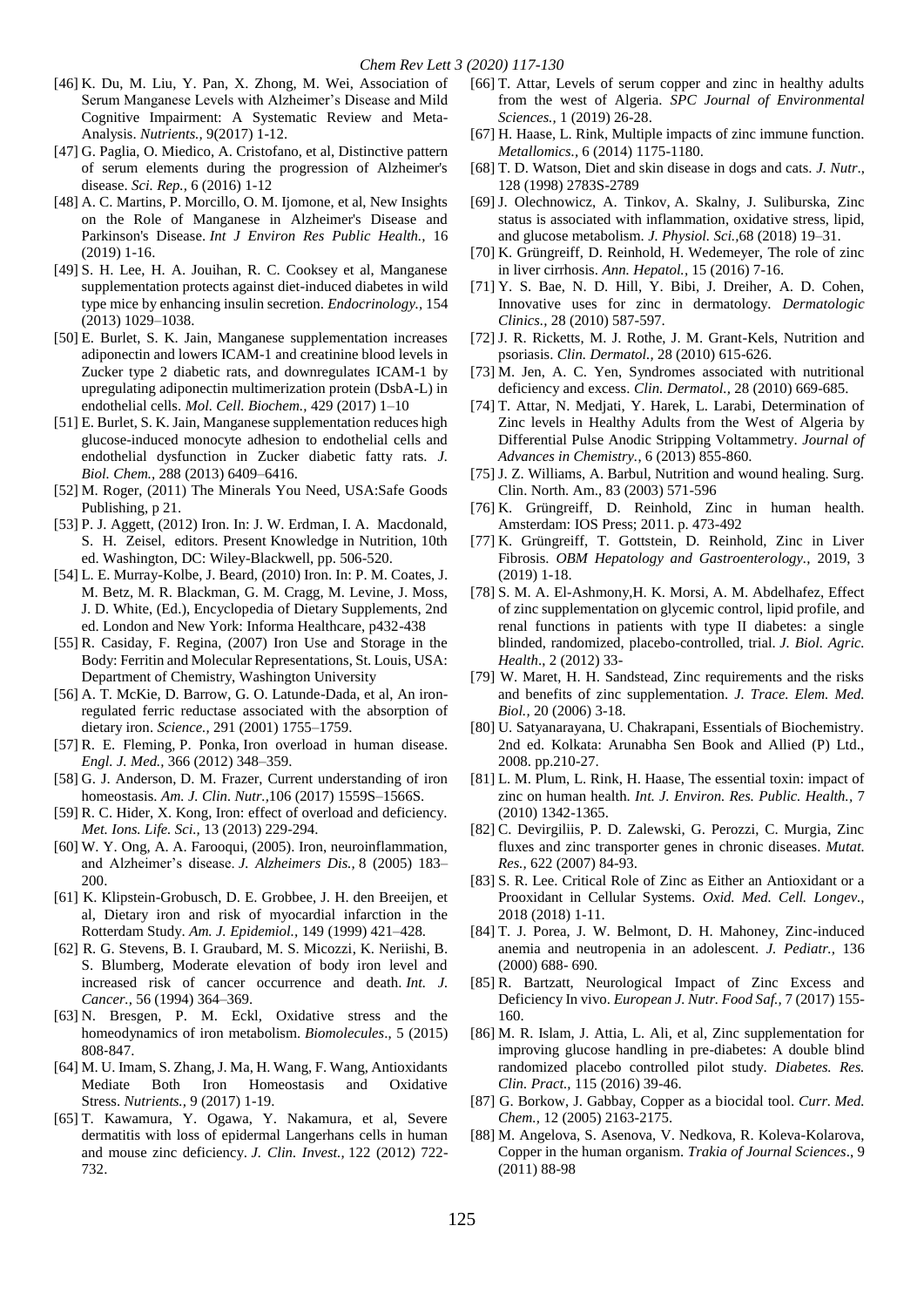- [89] S. La Fontaine, J. M. Quinn, S. S. Nakamoto, et al, Copperdependent iron assimilation pathway in the model photosynthetic eukaryote Chlamydomonas reinhardtii. *Eukaryotic Cell.,* 1 (2002) 736-757.
- [90] T. Attar, Y. Harek, L. Larabi, Determination of copper in whole blood by differential pulse adsorptive stripping voltammetry. *Mediterr. J. Chem.,* 2 (2014) 691-700.
- [91] H. K. Jack, L. Svetlana, Copper Transport in Mammalian Cells: Special Care for a Metal with Special Needs. *J. Biol. Chem.,* 284 (2009) 25461-25465.
- [92] T. Attar, N. Dennouni-Medjati, Y. Harek, L. Larabi. The Application of Differential Pulse Cathodic Stripping Voltammetry in the Determination of Trace Copper in Whole Blood. *Journal of Sensors and Instrumentation.,* 1 (2013) 31- 38.
- [93] T. Attar, B Messaoudi, N Benhadria, DFT Theoretical Study of Some Thiosemicarbazide Derivatives with Copper. *Chemistry & Chemical Technology.,* 14 (2020) 20-25.
- [94] V. Lobo, A. Patil, A. Phatak, N. Chandra, Free radicals, antioxidants and functional foods: Impact on human health. *J. Pharmacogn. Rev.,* 4 (2010) 118-126.
- [95] I. Malave, J. Rodriguez, Z. Araujo, I. Rojas, Effect of zinc on the proliferative, response of human lymphoeytes: Mechanism of its nitrogenic action. *Int. Immunopharmacol.,* 20 (1990) 1- 10.
- [96] T. Attar, Y. Harek, L. Larabi. Determination of Ultra Trace Levels of Copper in Whole Blood by Adsorptive Stripping Voltammetry. *B. Korean. Chem. Soc.,* 57(2013)568-573.
- [97] M. G. Skalnaya, A. V. Skalny, Essential trace elements in human health: a physician's view. – Tomsk : Publishing House of Tomsk State University, 2018. – 224 p.
- [98] D. M. Williams, Copper deficiency in humans. *Semin. Hematol.,* 20 (1983) 118–128.
- [99] T. Attar., Y. Harek., N. Dennouni-Medjati., L. Larabi. Determination of copper levels in whole blood of healthy subjects by anodic stripping voltammetry. International Journal of Analytical and Bioanalytical Chemistry, 2 (2012) 160-164.
- [100]N. Kumar, P. A. Low, Myeloneuropathy and anemia due to copper malabsorption. *J. Neurol.,* 251 (2004) 747–749.
- [101]D. P. Relling, Dietary interaction of high fat and marginal copper deficiency on cardiac contractile function. *Obesity Silver. Spring.,* 15 (2007) 1242–1257.
- [102]M. Araya, F. Pizarro, M. Olivares, M. Arredondo, M. Gonzalez, Understanding copper homeostasis in humans and copper effects on health. *Biol. Res.,* 39 (2006) 183-187.
- [103]M. Bonham, M. Jacqueline, M. H. Bernadette, J. J. Strain, The immune system as a physiological indicator of marginal copper status. *Br. J. Nutr.,* 87 (2002) 393–403.
- [104]J. R. Turnlund, R. A. Jacob, C. L. Keen et al, Long-term high copper intake: Effects on indexes of copper status, antioxidant status, and immune function in young men. *Am. J. Clin. Nutr.,* 79 (2004) 1037-1044
- [105] L. Prashanth, K. K. Kattapagari, R. T. Chitturi, V. R. Baddam, L. K. Prasad. A review on role of essential trace elements in health and disease. *J. NTR. Univ. Health. Sci.,* 4 (2015) 75-85.
- [106] E. Kilic, A. Demiroglu, R. Saraymen, E. Ok, Comparative quantative analysis of zinc, magnesium, and copper content in the scalp hair of healthy people and breast cancer patients. *J. Trace. Elem. Med. Biol.,* 17 (2004) 175-180.
- [107]D. Quilliot, B. Dousset, B. Guerci, et al, Evidence that diabetes mellitus favors impaired metabolism of zinc, copper, and selenium in chronic pancreatitis. Pancreas 2001; 22: 299- 306.
- [108] S. Bherwani, A. K. Ahirwar, A. S. Saumya, et al, Effect of serum copper levels in type 2 diabetes mellitus with nephropathy: a case control study in north indian population. *Int. J. Adv. Res.,* 5(2017) 420-424.
- [109]Y. Zhang, V. N. Gladyshev, Comparative genomics of trace elements: emerging dynamic view of trace element utilization and function. *Chem Rev.,* 109 (2009) 4828-4861.
- [110]R. Hall, R. G. Malia. In Textbook of Medical Laboratory Haematology. 1st ed. Butterworths, London. p. 32.1982
- [111]L.A. Maier, C. Glazer, K. PachecoInterstitial lung disease and other occupational exposures (hard metal lung disease) M. Schwartz, T. King (Eds.), Interstitial Lung Disease (fifth ed.), People's Medical Publishing House, China (2011), pp. 581-593
- [112]M. K. Volders, In vitro expression of hard metal dust (WC-Co) responsive genes in human peripheral blood mononucleated cells. *Toxicol. Appl. Pharmacol.,* 227 (2008) 299-312.
- [113]E. Prescott, B. Netterstrøm, J. Faber, et al, Effect of occupational exposure to cobalt blue dyes on the thyroid volume and function of female plate painters. *Scand. J. Work. Environ. Health.,* 18 (1992) 101-104.
- [114]S. M. Bradberry, J. M. Wilkinson, R. E. Ferner, Systemic toxicity related to metal hip prostheses. *Clin. Toxicol. (Phila).,*  52 (2014) 837-847.
- [115]J. Stuckert, S. Nedorost, Low-cobalt diet for dyshidrotic eczema patients. *Contact Dermatitis*., 59 (2008) 361–365.
- [116]F. Saker, J. Ybarra, P. Leahy, et al, Glycemia-lowering effect of cobalt chloride in the diabetic rat: role of decreased gluconeogenesis. *Am. J. Physiol.,* 274 (1998) E984–E991.
- [117]A. L'Abbate, D. Neglia, C. Vecoli, et al, Beneficial effect of heme oxygenase-1 expression on myocardial ischemiareperfusion involves an increase in adiponectin in mildly diabetic rats. *Am. J. Physiol. Heart. Circ. Physiol.,* 293 (2007) H3532–H3541.
- [118]D. G. Johns, D. Zelent, Z. Ao, et al, Heme-oxygenase induction inhibits arteriolar thrombosis in vivo: effect of the non-substrate inducer cobalt protoporphyrin. *Eur. J. Pharmacol.,* 606 (2009) 109–114.
- [119]T. A. Burns, K. A. Dembek, A. Kamr, et al, Effect of Intravenous Administration of Cobalt Chloride to Horses on Clinical and Hemodynamic Variables. *J. Vet. Intern. Med.,* 32 (2017) 441–449.
- [120]A. Mobasheri, C. J. Proudman, Cobalt chloride doping in racehorses: Concerns over a potentially lethal practice. *Vet. J.,* 205 (2015) 335–338.
- [121]W. Xue, L. Cai, Y. Tan, et al, Cardiac-specific overexpression of HIF-1{alpha} prevents deterioration of glycolytic pathway and cardiac remodeling in streptozotocin-induced diabetic mice. *Am. J. Pathol.,* 177 (2010) 97–105.
- [122]J. Cao, C. Cecoli, D. Neglia, et al, Cobalt-protoporphyrin improves heart function by blunting oxidative stress and restoring NO synthase equilibrium in an animal model of experimental diabetes. *Front. Physiol.,* 3 (2012) 1-9.
- [123]S. Kawamoto, J. P. Flynn, Q. Shi, et al, Allen, Heme oxygenase-1 induction enhances cell survival and restores contractility to unvascularized three-dimensional adult cardiomyocyte grafts implanted in vivo. *Tissue. Eng. Part. A.,* 17 (2011) 1605–1614.
- [124]S. Catalani, M. C. Rizzetti, A. Padovani, P. Apostoli, Neurotoxicity of cobalt. *Hum. Exp. Toxicol.,* 31 (2012) 421- 437.
- [125]V. A. Skalny, I. P. Zaitseva , Y. G. Gluhcheva, et al, Cobalt in athletes: hypoxia and doping – new crossroads. *J. Appl. Biomed.,* 17 (2019) 21–28.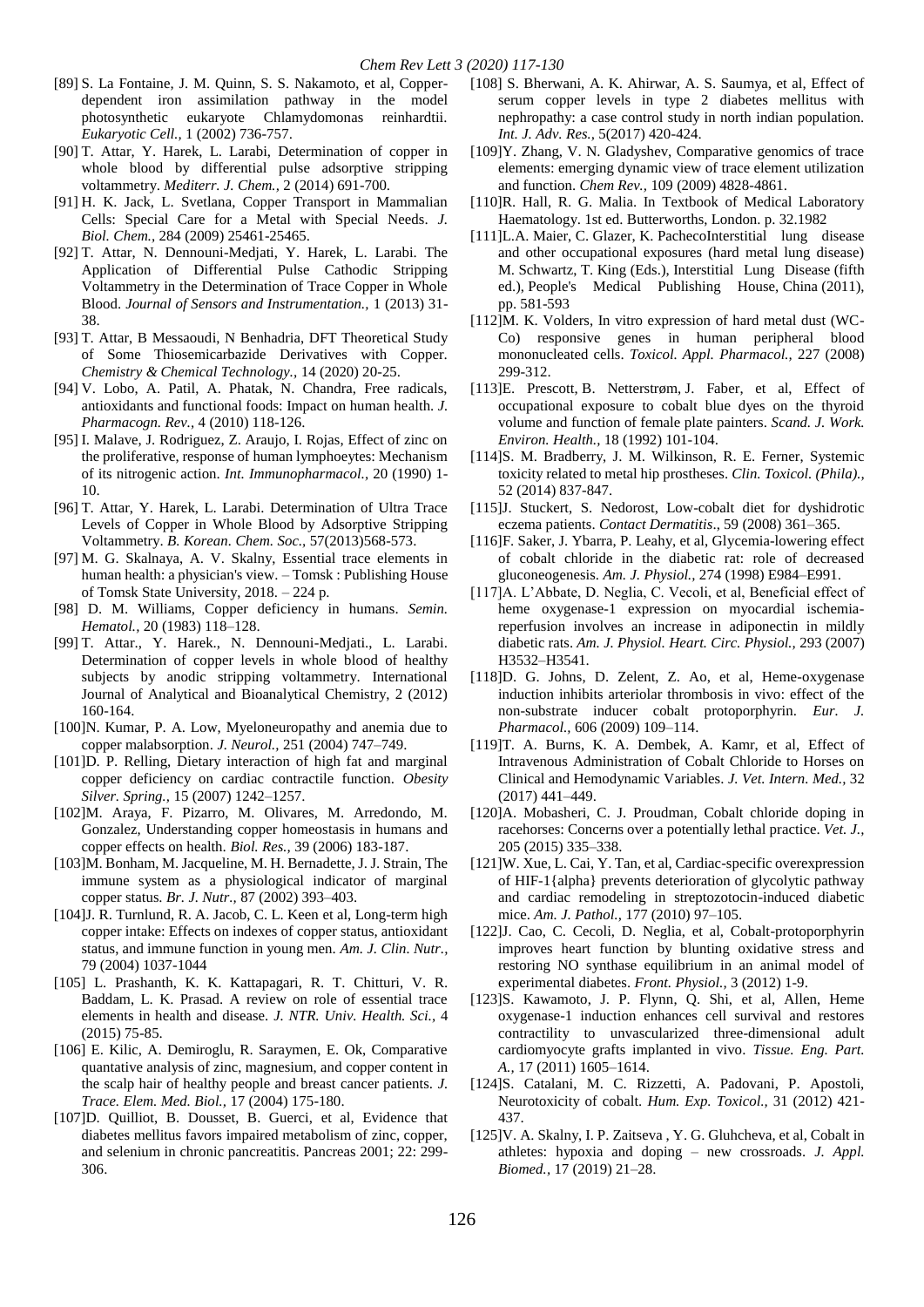- [126]B. Swennen, J. P. Buchet, D. Stanescu, D. Lison, R. Lauwerys, Epidemiological survey of workers exposed to cobalt oxides, cobalt salts, and cobalt metal. *Br. J. Ind. Med.,* 50 (1993) 835–842.
- [127]G. Lippi, M. Franchini, G. C. Guidi, Blood doping by cobalt. Should we measure cobalt in athletes. *J. Occup. Med. Toxicol.,* 1 (2006) 1-3.
- [128]B. Ebert, W. Jelkmann, Intolerability of cobalt salt as erythropoietic agent. *Drug. Test. Anal.,* 6 (2014) 185–189.
- [129] B. Dijkstra, R. S. Prichard, A. Lee, et al, Changing patterns of thyroid carcinoma. *Ir. J. Med. Sci.,* 176 (2007) 87-90.
- [130] A. Prete, R. M. Paragliola, S. M. Corsello. Iodine Supplementation: Usage "with a Grain of Salt". *Int. J. Endocrinol.,* 2015 (2015) 1-8.
- [131] M. Zimmermann, BurgersteinsMikronaehrstoffe in der Medizin. Praevention und Therapie. Stuttgart: Karl F. HaugVerlag; 2003. pp. 304 p
- [132] C. Luongo, L. Trivisano, F. Alfano, D. Salvatore, Type 3 deiodinase and consumptive hypothyroidism: a common mechanism for a rare disease. *Front. Endocrinol.,* 4 (2013) 1- 7.
- [133] P. R. Larsen, A. M. Zavacki, The role of the iodothyronine deiodinases in the physiology and pathophysiology of thyroid hormone action. *Eur .Thyroid. J.,* 1 (2012) 232‐242.
- [134] F. A. Tayie, K. Jourdan. Hypertension, Dietary Salt Restriction, and Iodine Deficiency Among Adults. *Am. J. Hypertens.,* 23 (2010) 1095–1102.
- [135] D. Führer, K. Mann, J. Feldkamp, et al, [Thyroid dysfunction in pregnancy]. *Dtsch. Med. Wochenschr.,* 139 (2014) 2148- 2152.
- [136] E. N. Pearce, Iodine deficiency in children. *Endocr. Dev.,* 26 (2014) 130-138.
- [137] V. U. Menon, G. Chellan, K. R. Sundaram, et al, Iodine status and its correlations with age, blood pressure, and thyroid volume in South Indian women above 35 years of age (Amrita Thyroid Survey). *Indian. J. Endocrinol. Metab.,* 15 (2011) 309‐315.
- [138] J. Zhao, P. Wang, L. Shang, et al, Endemic goiter associated with high iodine intake. *Am. J. Public. Health.,* 90 (2000) 1633-1635.
- [139] J. Farebrother, M. B. Zimmermann, M. Andersson, Excess iodine intake: Sources, assessment, and effects on thyroid function. Annals of the New York Academy of Sciences. 1446 (2019) 44-65.
- [140] W. Teng, Z. Shan, X. Teng, et al, Effect of iodine intake on thyroid diseases in China. The New England Journal of Medicine. 354 (2006) 2783-2793.
- [141] R. Katagiri, X. Yuan, S. Kobayashi, S. Sasaki, Effect of excess iodine intake on thyroid diseases in different populations: A systematic review and meta-analyses including observational studies. *PLoS One.,* 12 (2017) 1-24.
- [142] F. R. Mancini, K. Rajaobelina, C. Dow, et al, High iodine dietary intake is associated with type 2 diabetes among women of the E3N-EPIC cohort study. *Clinical. Nutrition.,* 38 (2019) 1651-1656.
- [143] D. Oberleas, B. Harland, A. Skalny. [Biological role of macro- and trace elements ments in humans and animals]. Saint Petersburg: Nauka; 2008. 544 p.
- [144] M. V. Veldanova, A. V. Skalny, The comparison of ioduria, hair iodine and other trace elements concentration data in children living in different regions of Russia. In: Proceedings of 3rd International Symposium on Trace Elements in Human: New Perspectives; 4-6 October 2001; Athens, Greece. Athens; 2001. p. 522–528.
- [145] P. Ghirri, S. Lunardi, A. Boldrini. Iodine supplementation in

the newborn. *Nutrients.,* 6 (2014) 382-390.

- [146] T. Attar, N. Ferrah, N. Dennouni, A. Reguig, Y. Harek, L. Larabi, Serum concentration of selenium among healthy adult in the west of Algeria. *Der Pharma Chemica.,* 7 (2015) 102- 104.
- [147]M. Roman,P. Jitaru, C. Barbante, Selenium biochemistry and its role for human health. *Metallomics.,* 6 (2014) 25–54.
- [148]M. P. Rayman, Selenium and human health. *Lancet.,*379 (2012) 1256–1268.
- [149]T. Attar, Y. Harek, N. Dennouni-Medjati, L. Larabi, Determination of optimal conditions for the dosage of selenium in whole human blood by differential pulse cathodic stripping voltammetry. *Der Pharma Chemica.,* 3 (2011) 400- 405.
- [150] N. Dennouni-Medjati, Y. Harek, T. Attar, L. Larabi, Whole Blood Selenium Levels in Healthy Adults from the West of Algeria. *Biol. Trace. Elem. Res.,* 147 (2012) 44-48.
- [151]F. Xueyang, W. Xianlin, L. Chang'e, et al, Targeting selenium nanoparticles combined with baicalin to treat HBV-infected liver cancer. *RSC Adv.,* 7 (2017) 8178-8185.
- [152]F. P. Bellinger, A. V. Raman, M. A. Reeves, M. J. Berry, Regulation and function of selenoproteins in human disease. *Biochem. J.,* 422 (2009) 11-22.
- [153]A. Lescure, M. Deniziak, M. Rederstroff, A. Krol, Molecular basis for the role of selenium in muscle development and function. *Chem Biodivers.,* 2008, 5, 408-413
- [154] L. Schomburg, Selenium, selenoproteins and the thyroid gland: interactions in health and disease. *Nat. Rev. Endocrinol.,* 8 (2011) 160-171.
- [155]E. Schoenmakers, M. Agostini, C. Mitchell, et al, Mutations in the selenocysteine insertion sequence-binding protein 2 gene lead to a multisystem selenoprotein deficiency disorder in humans. *J. Clin. Invest.,* 120 (2010) 4220-4235.
- [156]H. C. Anyabolu, E. A Adejuyigbe, O. O. Adeodu, Serum Micronutrient Status of Haart-Naive, HIV Infected Children in South Western Nigeria: A Case Controlled Study. *AIDS. Res. Treat.,* 2014 (2014) 1-8.
- [157]R. Shivakoti, P. Christian, W. T. Yang, et al, Prevalence and risk factors of micronutrient deficiencies pre- and postantiretroviral therapy (ART) among a diverse multicountry cohort of HIV-infected adults. *Clin. Nutr.,* 35 (2016) 183-189.
- [158]B. Speckmann, H. Steinbrenner, Selenium and selenoproteins in inflammatory bowel diseases and experimental colitis. *Inflamm. Bowel. Dis.,* 20(2014)1110-1119.
- [159]L. Schomburg, U. Schweizer, B. Holtmann, et al, Gene disruption discloses role of selenoprotein P in selenium delivery to target tissues. *Biochem. J.,* 370 (2003) 397-402.
- [160]C. W. Barrett, V. K. Reddy, S. P. Short, et al, Selenoprotein P influences colitis-induced tumorigenesis by mediating stemness and oxidative damage. *J. Clin. Investig.,* 125 (2015) 2646–2660.
- [161]M. Hamid, Y. Abdulrahim, D. Liu, G. Qian, A. Khan, A, The Hepatoprotective Effect of Selenium-Enriched Yeast and Gum Arabic Combination on Carbon Tetrachloride-Induced Chronic Liver Injury in Rats. *J. Food Sci.,* 83 (2018) 525–534.
- [162]M. S. Khan, The possible role of selenium concentration in hepatitis B and C patients. *Saudi J Gastroentero.,* 18(2012): 106-110.
- [163]X. Gao, Z. Zhang, Y. Li, et al, Selenium Deficiency Facilitates Inflammation Following S. aureus Infection by Regulating TLR2-Related Pathways in the Mouse Mammary Gland. *Biol. Trace Elem. Res.,* 172 (2016) 449–457.
- [164]C.W. Barrett, S. P. Short, C. S. Williams, Selenoproteins and oxidative stress-induced inflammatory tumorigenesis in the gut. *Cell. Mol. Life Sci.,* 74 (2017) 607–616.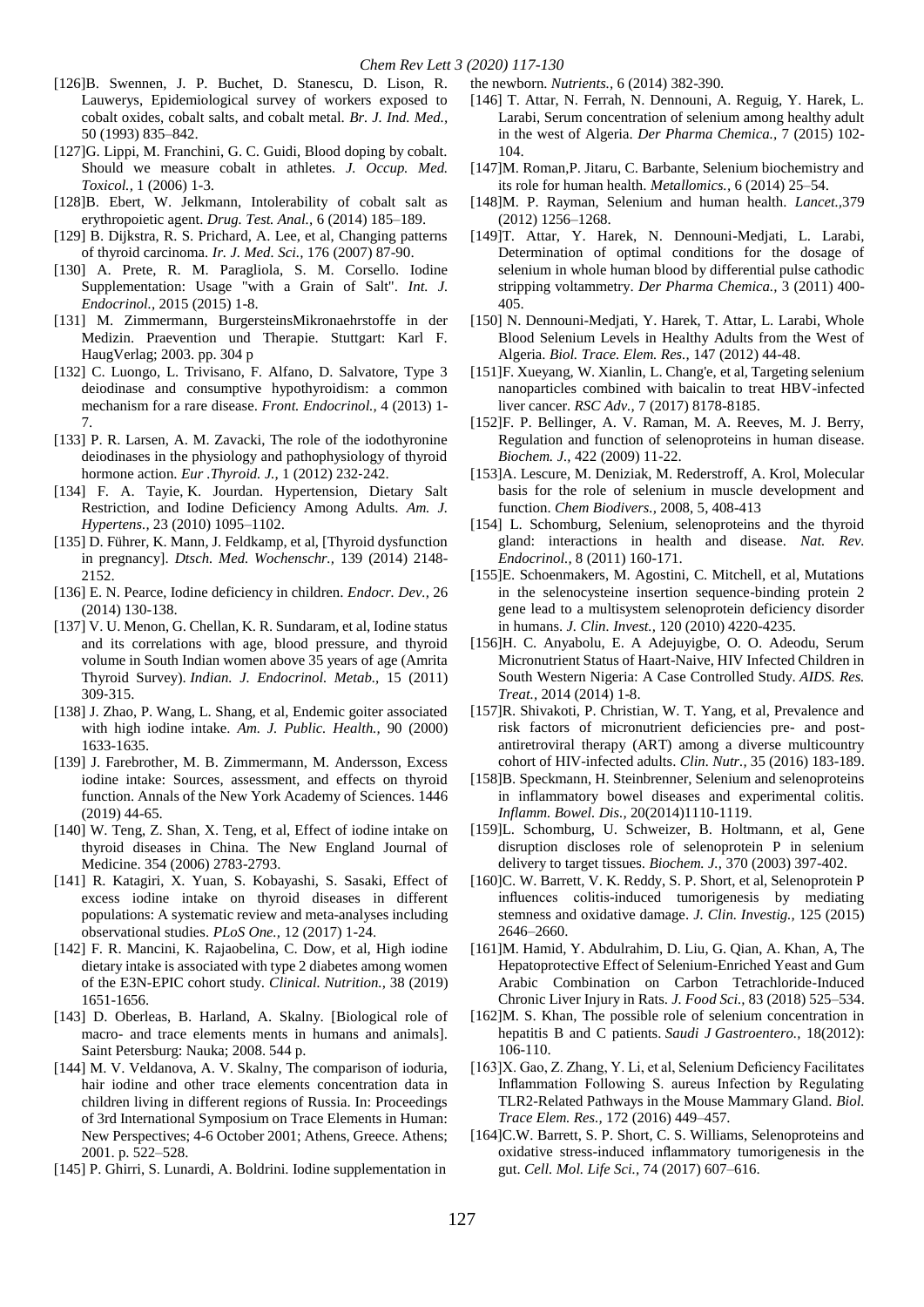- [165]S. K. Nettleford, K. S. Prabhu, Selenium and Selenoproteins in Gut Inflammation-A Review. *Antioxidants (Basel).,* 7 (2018) 1-12.
- [166]Z. Zhang, X. Gao, Y. Cao, et al, Selenium Deficiency Facilitates Inflammation Through the Regulation of TLR4 and TLR4-Related Signaling Pathways in the Mice Uterus. *Inflammation.,* 38 (2015) 1347–1356.
- [167]Y. Zhang, Y. Zhou, U. Schweizer, et al, Comparative analysis of selenocysteine machinery and selenoproteome gene expression in mouse brain identifies neurons as key functional sites of selenium in mammals. *J. Biol. Chem.,* 283 (2008) 2427-2438.
- [168]C. S. Broome, F. McArdle, J. A. Kyle, et al, An increase in selenium intake improves immune function and poliovirus handling in adults with marginal selenium status. *Am. J. Clin. Nutr.,* 80 (2004) 154-162
- [169]J.C. Avery, P. R. Hoffmann, Selenium, Selenoproteins, and Immunity. *Nutrients.,* 10 (2018) 1-20.
- [170]R. C. Wilfred, 2012. Nickel : The trace mineral that aids in iron absorption, as well as adrenaline and glucose metabolism.
- [171]L. Samal, C. Mishra, Significance of Nickel in Livestock Health and Production. *IJAVMS.,* 5 (2011) 349-361.
- [172] S. Mudjari, M. H. Achmad, Comparison Between Nickel and Chromium Levels in Serum and Urine in Patients Treated with Fixed Orthodontic Appliances: A Longitudinal Study. *Pesq. Bras. Odontoped. Clin. Integr*., 18 (2018) 1-8.
- [173] A. Duda-Chodak, U. Baszczyk, The impact of nickel on human health. *J. Elementol.,* 13 (2008) 685-696.
- [174]A. Sharma, Relationship between nickel allergy and diet. *Indian. J. Dermatol. Ve.*, 73 (2007) 307–312.
- [175]G. C. Compeau, R. Bartha, Sulfate-reducing bacteria: Principal methylators of mercury in anoxic estuarine sediment. *Appl. Environ. Microbiol.,* 50 (1985) 498-502.
- [176]A. R. Oller, M. Costa, G. Oberdörster, Carcinogenicity assessment of selected nickel compounds. *Toxicol. Appl. Pharmacol.,* 143 (1997) 152-166.
- [177]S. K. Seilkop, A. R. Oller, Respiratory cancer risks associated with low-level nickel exposure: an integrated assessment based on animal, epidemiological, and mechanistic data. *Regul. Toxicol. Pharmacol., 37* (2003) 173-190
- [178]D. B. Mcgregor, R. A. Baan, C. Partensky, J. M. Rice, J. D. Wilbourn, Evaluation of the carcinogenic risks to humans associated with surgical implants and other foreign bodies – a report of an IARC Monographs Programme Meeting. *Eur. J. Cancer.,* 36 (2000) 307-313.
- [179]J. Zhao, X. Shi, V. Castranova, M. Ding, Occupational toxicology of nickel and nickel compounds. *J. Environ. Pathol. Toxicol. Oncol., 28*(2009) 177-208.
- [180]S. Kumar, A.V. Trivedi, A Review on Role of Nickel in the Biological System. *Int. J .Curr. Microbiol. App. Sci.,* 5 (2016) 719-727.
- [181]S. Chan, B. Gerson, S. Subramaniam, The role of copper, molybdenum, selenium, and zinc in nutrition and health. *Clin. Lab. Med.,* 18 (1998) 673-685.
- [182] J. Higdon, (2003). In "An Evidence-Based Approach to Vitamins and Minerals." pp. 163–165. Thieme, New York.
- [183] J. R. Turnlund, L. T. Friberg, (2007). Molybdenum. Handbook on the Toxicology of Metals, pp. 731–741.
- [184] J. A. Novotny, C. A. Peterson, Molybdenum. *Adv. Nutr.,* 9 (2018) 272-273.
- [185] A. Agarwal, A. Banerjee, U. C. Banerjee, Xanthine oxidoreductase: a journey from purine metabolism to cardiovascular excitation-contraction coupling. *Crit. Rev. Biotechnol.,* 31 (2011) 264-280.
- [186] G. Schwarz, A. A. Belaidi (2013) Molybdenum in Human
- Health and Disease. In: Sigel A., Sigel H., Sigel R. (eds) Interrelations between Essential Metal Ions and Human Diseases. Metal Ions in Life Sciences, vol 13. Springer, Dordrecht
- [187] M. K. Anke, Molybdenum. In: Merian E, Anke M, Ihnat M, Stoeppler M, editors. Elements and Their Compounds in the Environment. Weinheim: Wiley-VCH Verlag; 2004. pp. 1007–1037.
- [188] K. Ichida, Y. Amaya, K. Okamoto, T. Nishino, Mutations associated with functional disorder of xanthine oxidoreductase and hereditary xanthinuria in humans. *Int. J. Mol. Sci.,* 13 (2012) 15475-15495.
- [189] J. A. Novotny, J. R. Turnlund, Molybdenum intake influences molybdenum kinetics in men. *J. Nutr.,* 137 (2007) 37-42.
- [190] A. Vyskocil, C. Viau, Assessment of molybdenum toxicity in humans. *J. Appl. Toxicol.,* 19 (1999) 185-192.
- [191] J. A. Novotny, J. R. Turnlund, Molybdenum kinetics in men differ during molybdenum depletion and repletion. *J. Nutr.,* 136 (2006) 953-957.
- [192] M. S. Seelig, Review: relationships of copper and molybdenum to iron metabolism. *Am. J. Clin. Nutr.,* 25 (1972) 1022-1037.
- [193]W. Mertz, (1993) Chromium in human nutrition: A review. *Journal of Nutrition.,* 123 (1993) 626-633.
- [194]R. A. Anderson, Chromium as an essential nutrient for humans. *Regul. Toxicol. Pharmacol.,* 26 (1997) S35–41.
- [195]R. A. Anderson, Nutritional factors influencing the glucose/insulin system: Chromium. *J .Am. Coll. Nutr.,*16 (1997) 404-410.
- [196]T. C. William, B. H. Frank, Role of chromium in human health and in diabetes. *Diabetes Care.,* 27 (2004) 2741-2751.
- [197]W. Sealls, B. A. Penque, J. S. Elmendorf. Evidence that chromium modulates cellular cholesterol homeostasis and ABCA1 functionality impaired by hyperinsulinemia – brief report. *Arterioscler. Thromb. Vasc. Biol.,* 31 (2011) 1139- 1140.
- [198]Y. Ando, [Analyses of pathogenesis and therapeutic approaches for hereditary amyloidosis]. *Rinsho. Byori.,* 51 (2003) 530-535.
- [199]M. Tuzcu, N. Sahin, C. Orhan, et al, Impact of chromium histidinate on high fat diet induced obesity in rats. *Nutr. Metab. (Lond).,* 8 (2011) 1-8.
- [200]H. J. Gibb, P. S. Lees, P. F. Pinsky, B. C. Rooney, Lung cancer among workers in chromium chemical production. *Am. J. Ind. Med.,* 38 (2000) 115-126.
- [201]J. R. Davidson, K. Abraham, K. M. Connor, M. N. McLeod, Effectiveness of chromium in atypical depression: a placebocontrolled trial. *Biol. Psychiatry.,* 53 (2003) 261-264.
- [202]A. Piotrowska, K. Młyniec, A. Siwek, et al, Antidepressantlike effect of chromium chloride in the mouse forced swim test: involvement of glutamatergic and serotonergic receptors. *Pharmacol. Rep.,* 60 (2008) 991-995.
- [203] G. Flora, D. Gupta, A. Tiwari, Toxicity of lead a review with recent updates. *Interdiscip. Toxicol.,* 5 (2012) 47-58.
- [204] H. Lennart, J. Lars, P. Bodil, A. Olav, Using environmental concentrations of cadmium and lead to assess human exposure and dose. *J. Expo. Sci. Env. Epid.,* 14 (2004) 416-423
- [205] G. Winneke, U. Kramer, Neurobebavioural aspects of lead neurotoxicity in children. *Cent. Eur. J. Public. Health.,* 5 (1997) 65-9.
- [206] T. Attar, Y. Harek, L. Larabi, Dosage du cadmium et du plombdans le sang humain par voltamétrie à redissolutionanodique. *Ann BiolClin.,* 70 (2012) 595-598.
- [207] M. Aliasgharpour, M. Abbassi, The absence of hematological outcome in workers occupationally exposed to lead in Tehran-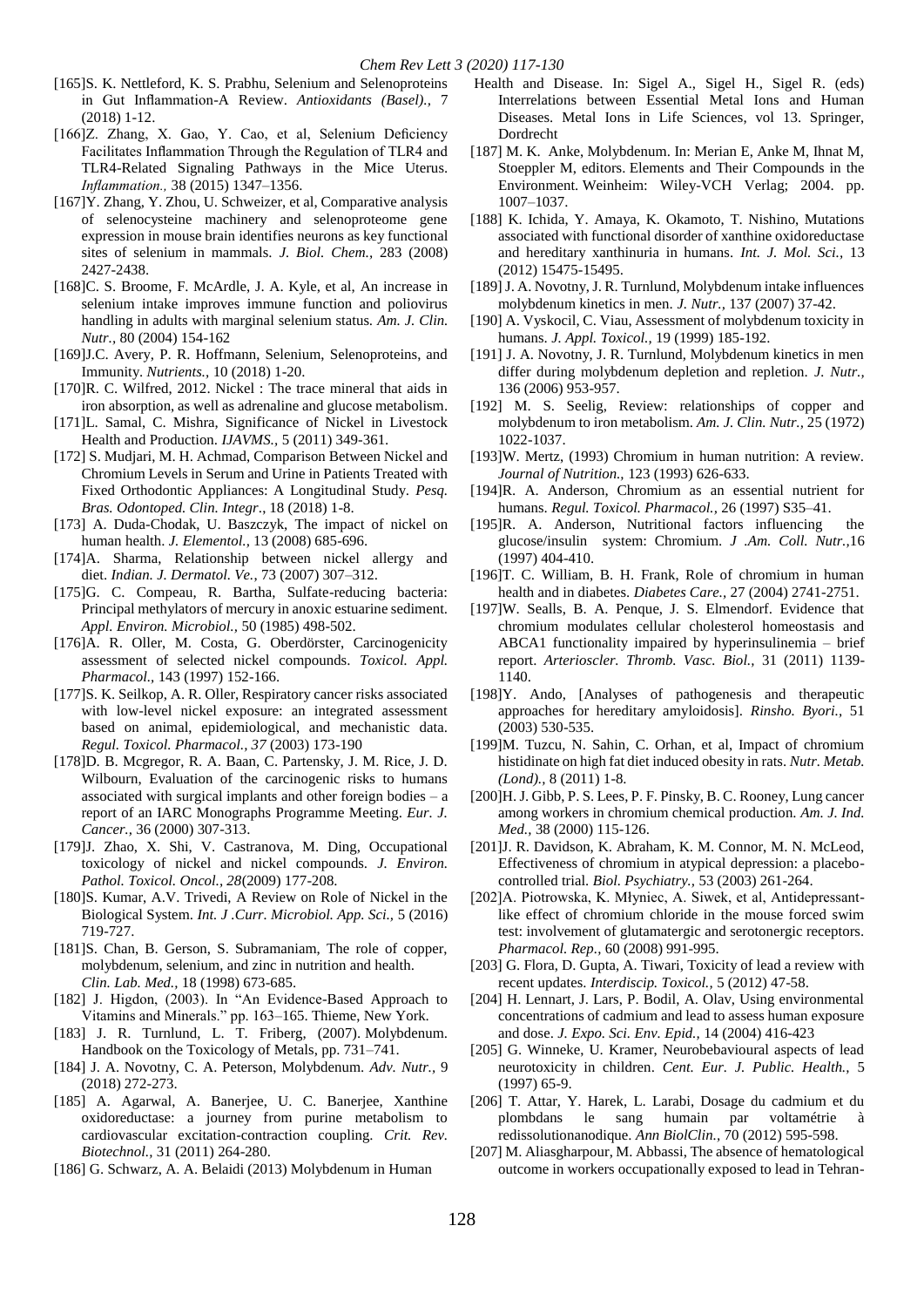Iran. *Haema.,* 9 (2006) 398–400.

- [208] A. Mehri, Trace Elements in Human Nutrition (II) An Update. *Int. J. Prev. Med.,* 11 (2020) 1-17.
- [209] L. Patrick, Lead toxicity, a review of the literature. Part 1: Exposure, evaluation, and treatment. *Altern. Med. Rev.,* 11 (2006) 2–22.
- [210] R. R. Raphael, D. S. Strayer, Rubin's pathology: Clinicopathologic foundations of medicine. 5th ed. Pennsylvania, USA: Lippincott Williams and Wilkins (LWW); 2008.
- [211] G. Flora, D. Gupta, A. Tiwari, Toxicity of lead: A review with recent updates. *Interdiscip. Toxicol.,* 5 (2012) 47–58.
- [212] U.S. Food and Drug Administration, (2015) Q3D Elemental Impurities Guidance for Industry (Report), USA: U. S. Department of Health and Human Services, p41.
- [113] S. Fariborz, B. Abasalt, Lead exposure and neurodegenerative diseases. *Der. Pharmacia. Lettre.,* 8(2016)14-18.
- [214] T. Attar, Determination of serum cadmium and lead in healthy adults from the west of Algeria. *SPC Journal of Environmental Sciences.*, 1 (2019) 12-15.
- [215] T. I. Lidsky, J. S. Schneider, Lead neurotoxicity in children: basic mechanisms and clinical correlates. *Brain.,* 126(2003)5- 19
- [216] A. Garza, R. Vega, E. Soto, Cellular mechanisms of lead neurotoxicity. *J. Exp. Clin. Res.,* 12 (2006) 57-65
- [217]S. Satarug, W. Swaddiwudhipong, W. Ruangyuttikarn, M. Nishijo, P. Ruiz, Modeling cadmium exposures in low-and high-exposure areas in Thailand. *Environ. Health. Perspect.,* 121 (2013) 431–462.
- [218]Järup, L., Berglund, M., Elinder, C. G., Nordberg, G. & Vahter, M. Health effects of cadmium exposure-a review of the literature and a risk estimate. *Scand. J. Work. Env. Hea.,* 24 (1998) 1–51.
- [219]E. Casalino, C. Sblano,C. Landriscina, Enzyme activity alteration by cadmium administration to rats: the possibility of iron involvement in lipid peroxidation. *Arch. Biochem. Biophys.,* 346 (1997) 171–179.
- [220]S. Djurasevic, Z. Todorovic, S. Pavlovic, S. Pejic, (2019) Cadmium and Fullerenes in Liver Diseases. Dietary Interventions in Liver Disease Foods, Nutrients, and Dietary Supplements, pp. 333-344.
- [221]R. L. Hough, Assessing potential risk of heavy metal exposure from consumption of home-produced vegetables by urban populations. *Environ. Health. Perspect.,* 112 (2004) 215–221.
- [222]C. S. Qu, Z. W. Ma, J. Yang, et al, Human exposure pathways of heavy metals in a lead-zinc mining area, Jiangsu Province, China. *PloS one.,* 7 (2012) 1-11.
- [223]J. Holdaway, W. Wuyi, From Soil Pollution to "Cadmium Rice" to Public Health Impacts: An Interdisciplinary Analysis of Influencing Factors and Possible Responses. *J. Resour. Ecol.,* 9 (2018) 10-21.
- [224]F. Pinot, S. E. Kreps, M. Bachelet, et al, Cadmium in the environment: sources, mechanisms of biotoxicity, and biomarkers. *Rev. Environ. Health.,* 15 (2000) 299–323.
- [225]G. Bertin, D. Averbeck, Cadmium: cellular effects, modifications of biomolecules, modulation of DNA repair and genotoxic consequences (a review). *Biochimie.,* 88 (2006) 1549–1559.
- [226]S. R. Orth, S. I. Hallan, Smoking: a risk factor for progression of chronic kidney disease and for cardiovascular morbidity and mortality in renal patients--absence of evidence or evidence of absence? *Expert Rev. Cardiovasc. Ther.,* 10 (2012) 1213– 1216.
- [227]J.N. Kermani, M. F. Ghasemi, A. Khosravan et al,

 Bioremediation of cadmium by Bacillus safensis (JX126862), a marine bacterium isolated from mangrove sediments. *J. Environ. Health. Sci. Eng.,* 7 (2010) 279-286.

- [228]S. Saygi, G. Deniz, O. Kutsal, N. Vural, Chronic effects of cadmium on kidney, liver, testis, and fertility of male rats. *Biol. Trace. Elem. Res.,* 31 (1991) 209–214.
- [229]R. A. Goyer, Mechanisms of lead and cadmium nephrotoxicity. *Toxicol. Lett.,* 46 (1989) 153–162.
- [230]C. C. Bridges, R. K. Zalups, Molecular and ionic mimicry and the transport of toxic metals. *Toxicol. Appl. Pharmacol.,* 204 (2005) 274–308.
- [231]C. Ledda, C. Loreto, C. Zammit, et al, Noninfective occupational risk factors for hepatocellular carcinoma: a review (review). *Mol. Med. Rep.,* 15 (2017) 511–533.
- [232]A. Salinska, T. Wlostowski, E. Olenska, Differential susceptibility to cadmium-induced liver and kidney injury in wild and laboratory-bred bank voles Myodes glareolus. *Arch. Environ. Contam. Toxicol.,* 65 (2013) 324–331.
- [233]M. M. Brzóska, J. Moniuszko-Jakoniuk, Interactions between cadmium and zinc in the organism. *Food. Chem. Toxicol.,* 39 (2001) 967-980.
- [234]E. Freisinger, M. Vašák, Cadmium in metallothioneins. *Met. Ions. Life. Sci.,* 11 (2013) 339-371.
- [235]C. D. Klaassen, J. Liu, B. A. Diwan, Metallothionein protection of cadmium toxicity. *Toxicol. Appl. Pharm.,* 238 (2009) 215–220.
- [236] A. Duncan, A. Taylor, E. Leese, et al, Homicidal arsenic poisoning. *Ann. Clin. Bioch.,* 52 (2015) 510–515.
- [237] R. Quansah, F. A. Armah, D. K. Essumang, et al, Association of arsenic with adverse pregnancy outcomes/infant mortality: a systematic review and meta-analysis. *Environ. Health. Perspect.,* 123 (2015) 412-421
- [238] M. Tolins, M. Ruchirawat, P. Landrigan, The developmental neurotoxicity of arsenic: Cognitive and behavioral consequences of early life exposure. Ann. Glob. Health., 80 (2014) 303–314.
- [239] L. Y. Zhou, FY. Chen, L. J. Shen, H. X. Wan, J. H. Zhong, Arsenic trioxide induces apoptosis in the THP1 cell line by down regulating EVI-1. *Exp. Ther. Med.,* 8 (2014) 85-90.
- [240] X .P. Sun, X. Zhang, C. He, et al. ABT-737 synergizes with arsenic trioxide to induce apoptosis of gastric carcinoma cells *in vitro* and *in vivo*. *J. Int. Med. Res.,* 40(2012)1251- 1264.
- [241] S. H. Ghaffari, M. Yousefi, M. Z. Dizaji, et al, Arsenic trioxide induces apoptosis and incapacitates proliferation and invasive properties of U87MG glioblastoma cells through a Possible NF-κB-mediated mechanism. *Asian. Pac. J. Cancer. Prev.,* 17(2016)1553-1564.
- [242] Y. Wang, L. Wang, C. Yin, et al, Arsenic trioxide inhibits breast cancer cell growth via microRNA-328/hERG pathway in MCF-7 cells. *Mol. Med. Rep.,* 12(2015)1233-1280.
- [243] H. T. Hu, QJ. Yao, Y. L. Meng, et al, Arsenic trioxide intravenous infusion combined with transcatheter arterial chemoembolization for the treatment of hepatocellular carcinoma with pulmonary metastasis: Long-term outcome analysis. *J. Gastroenterol. Hepatol.,* 32(2016)295–300.
- [244] A. M. Walker, J. J. Stevens, K. Ndebele, P. B. Tchounwou, Evaluation of arsenic trioxide potential for lung cancer treatment: Assessment of apoptotic mechanisms and oxidative damage. *J. Cancer. Sci. Ther.,* 8(2016)1-9.
- [245] K. Sundseth, J. M. Pacyna, E. G. Pacyna, et al, Economic benefits from decreased mercury emissions: Projections for 2020. *J. Clean. Prod.*, 18(2010)386-394.
- [246] J. Liu, R.A. Goyer, M.P. Waalkes, Toxic effects of metals. In: Casarett LJ, Doull J, Klaassen CD, editors. Casarett and